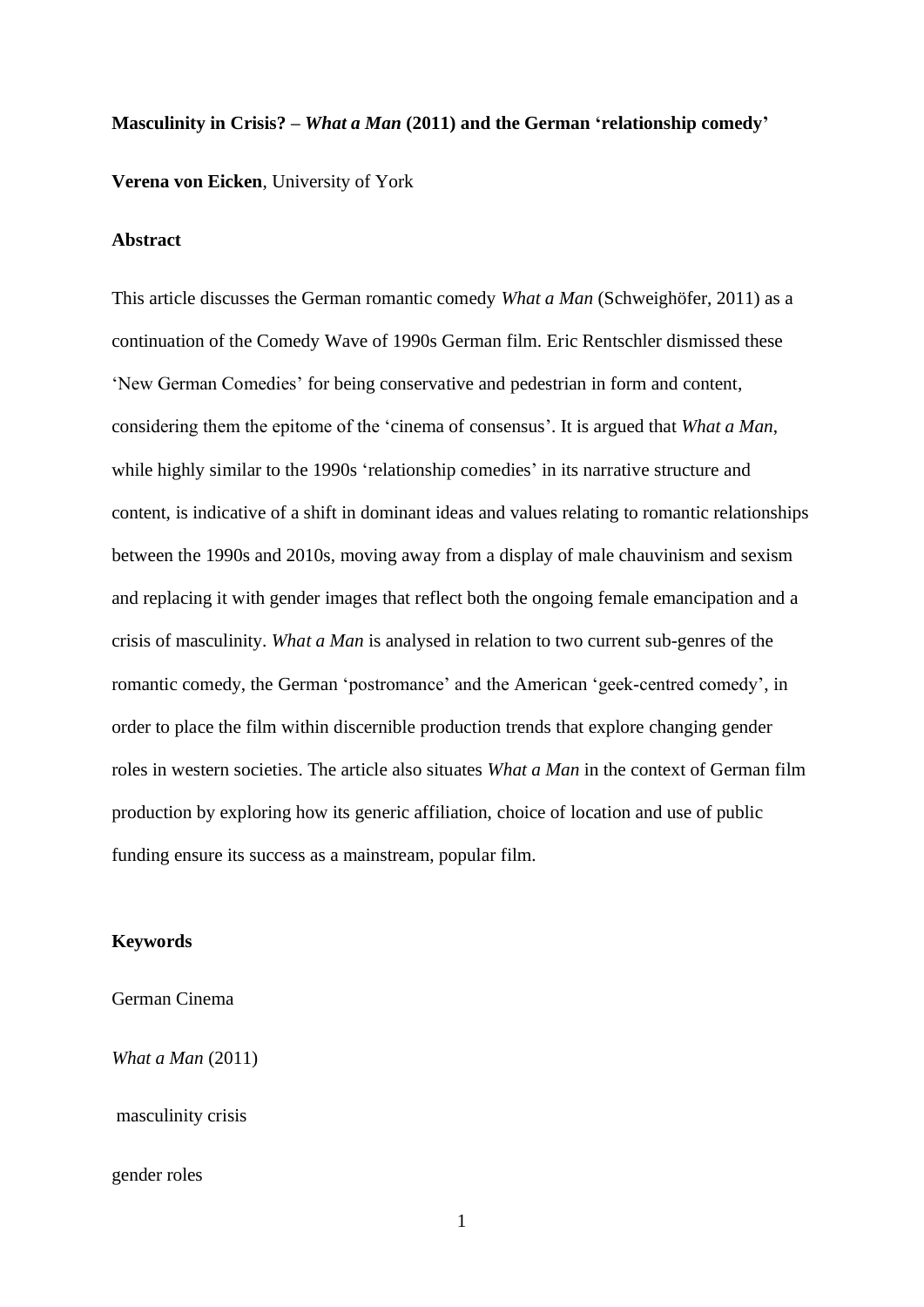#### cinema of consensus

#### postromance

## *What a Man* **(Schweighöfer, 2011) and the continuation of the German 'relationship comedy'**

The 2011 romantic comedy *What a Man*, the directorial debut of popular actor Matthias Schweighöfer, strongly resembles the 'New German Comedies' or 'relationship comedies' (*Beziehungskomödie*) that dominated German mainstream cinema in the 1990s, being the most successful domestic films at the German box office in that decade. *What a Man* is part of a group of popular films suggesting that German mainstream comedies coexist with, rather than being replaced by, internationally successful productions such as *Der Untergang/Downfall* (Hirschbiegel, 2004), *Good Bye, Lenin!* (Becker, 2003) or *Das Leben der Anderen/The Lives of Others* (Henckel von Donnersmarck, 2006) and the acclaimed Berlin School art film movement, which, taken together, are often seen as the renaissance of German film in the 2000s after a decade of obscurity. While big-budget productions engaging with the dark chapters of German history such as *Downfall* or *The Lives of Others* only account for occasional German box office hits, a string of romantic comedies such as *Keinohrhasen/Rabbit without Ears* (Schweiger, 2007), *Kokowääh* (Schweiger, 2011) and their respective sequels *Rabbit without Zweiohrküken/Ears* 2 (Schweiger, 2009) and *Kokowääh 2* (Schweiger, 2013) have guaranteed consistently high box office takings. It is therefore worth enquiring why this type of romantic comedy that targets exclusively German audiences, rarely getting wide international releases, resonates as it does with German viewers. Eric Rentschler has discussed the reasons for the popularity of the 'New German Comedy' in his article 'From New German Cinema to the post-wall cinema of consensus',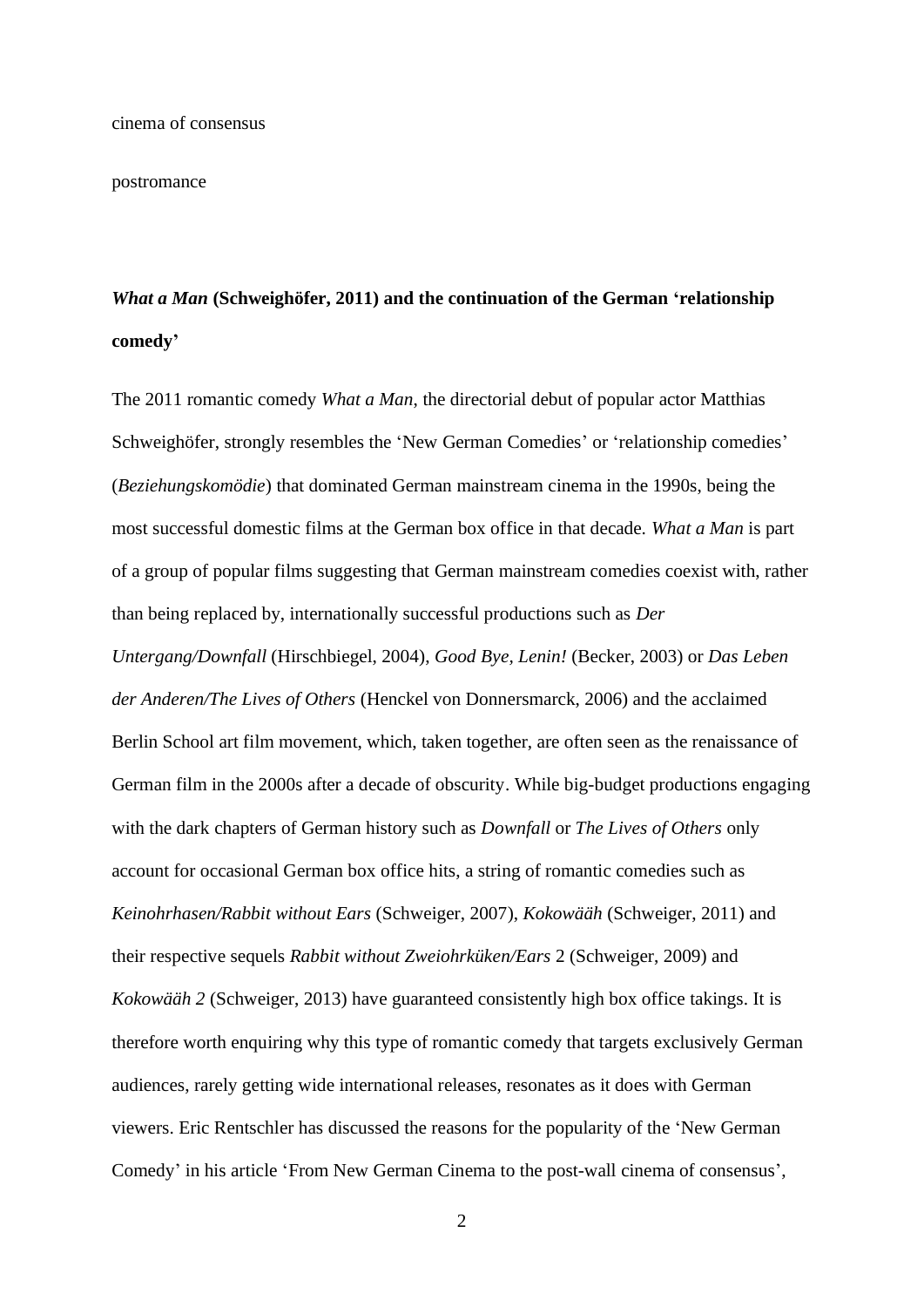which has become the most influential critical reading of 1990s German film. Rentschler therein observes that the socially critical and formally experimental New German Cinema after its decline in the 1980s made way in the 1990s for a wave of generic comedies, which Rentschler calls 'unabashedly conventional in [their] appearance and structure' (2000: 275) and which Paul Cooke describes as 'both politically and aesthetically conservative' (2012: 27). Rentschler believes that the reason the films were extremely popular in Germany yet did not do well abroad is that they addressed a specific German sensibility: its 'directors […] aim to please, which is to say that they consciously solicit a new German consensus' (2000: 264). He contends that with the end of the oppressive GDR regime after the fall of the Berlin Wall and German reunification, Germany was keen to insist on its 'normalcy' as a member of the community of nations.

Rainer Kaufmann, director of the comedy *Stadtgespräch*/*Talk of the Town* (1995), for example, explained: 'only since reunification have we felt whole enough to make films about normal people in normal situations, to look at ourselves and say I'm okay. Now we can make other films, more serious and vital films' (cited in Halle 2000: 6–7). Film-makers like Kaufmann avoided disturbing the consensus of the recently reunified republic by inspecting its problematic (national socialist and communist) past: Rentschler detects in 1990s German films 'an overdetermined […] desire for normalcy as well as […] a marked disinclination towards any serious political reflection or sustained historical retrospection' (2000: 263). Stephen Brockmann confirms this view in his analysis of Sönke Wortmann's comedy film *Der bewegte Mann*/*Maybe, Maybe not* (Wortmann, 1994). As Brockmann observes, *Maybe, Maybe not* 'suggests a materially comfortable West German milieu bent on consumption and pleasure, not on political change or social consciousness […] Watching *Der bewegte Mann*, a viewer would never know that West and East Germany has been united only a few years earlier' (2010: 439). *Maybe, Maybe not* implies a social consensus according to which West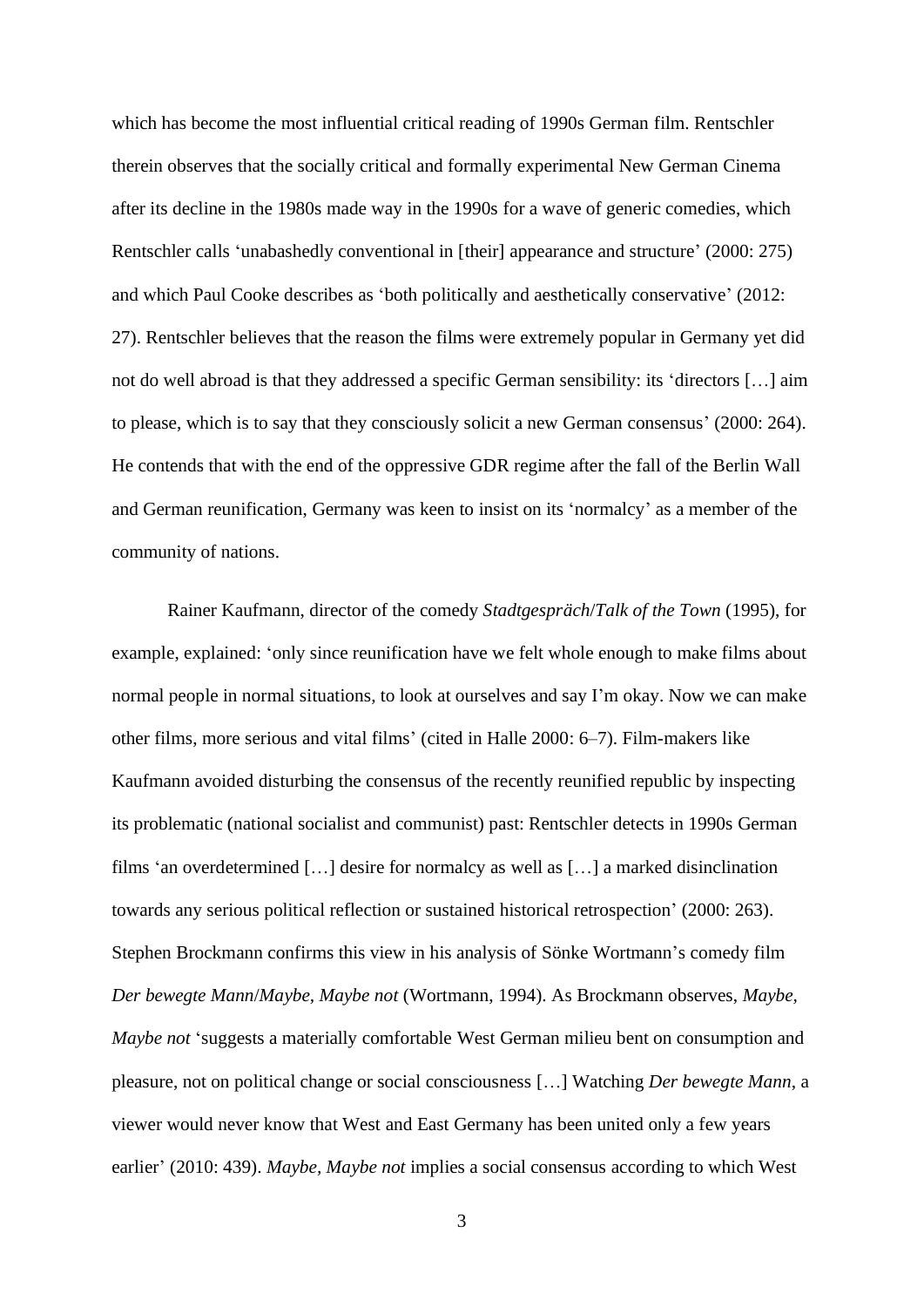German consumerism paired with a drive for personal self-fulfilment is the desirable way of living. *Maybe, Maybe not* is a typical New German comedy of the 1990s, all of which centre on young urban professionals who are solely concerned with personal problems relating to their love life or career. As Sabine Hake explains,

the films advertised the affluent lifestyles and consumerist tastes personified by the new class of yuppies. Featuring attractive young […] professionals working in consulting, advertising, mass media, and investment banking, the comedies evoke a contemporary society unburdened by ideology, politics and history and held together by the unbridled pursuit of money and status. (2013: 202)

Rentschler does not deny his disdain for the 'New German comedies', lamenting that 'these films focus on identity crises which are in fact pseudo-crises for they have no depth of despair, no true suffering, no real joy' (2000: 263). Other scholars have looked in more detail at some of the New German Comedies, developing and refining Rentschler's analysis of the attitudes and ideologies behind the films.

### **Investigating gender (images) and sexuality in New German Comedy**

Rentschler argues that the 'essential female centrepiece of German comedies, played by Katja Riemann, longs above all for romantic bliss and bourgeois security' (2000: 273), thereby denying the films the ability to question middle-class values or introduce feminist ideas despite their frequent focus on female protagonists. Dickson Copsey on the other hand, analyses three of Riemann's films –*Talk of the Town, Abgeschminkt/Making Up!* (von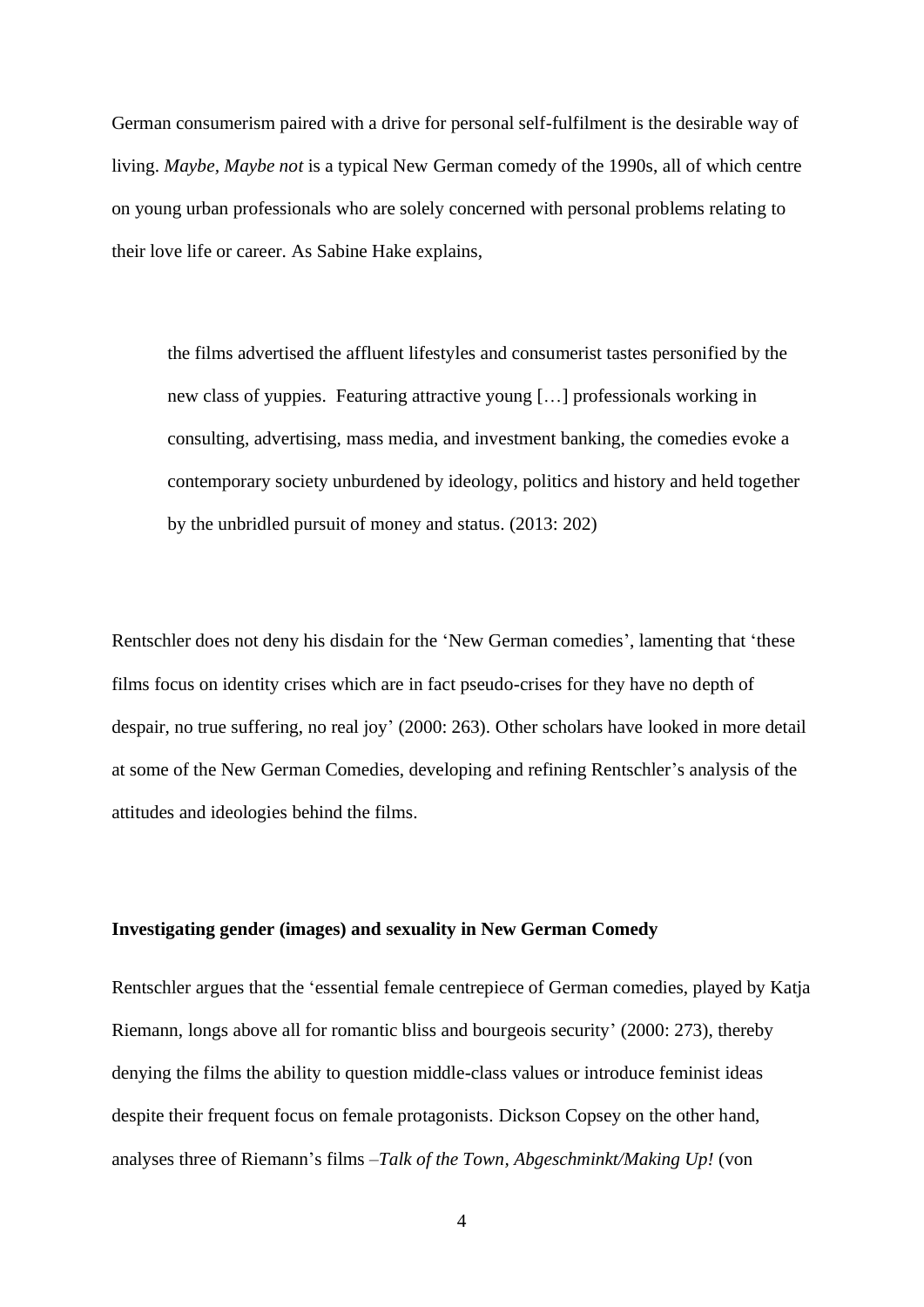Garnier, 1993), *Ein Mann für jede Tonart/A Man for Every Situation* (Timm, 1993) – as well as the female-centred comedies *Das Superweib/The Superwife* (Wortmann, 1996) and *Workaholic* (von Wietersheim, 1996) in detail and concludes that 'these […] romantic comedies fail completely as romances in that they can never convincingly resolve their representation of female independence, solidarity and recognition of patriarchal inadequacy with the sexual norms their generic form historically dictates' (2006: 199). The films frequently expose heterosexual men as chauvinist and exploitative while foregrounding female camaraderie, as Randall Halle observes: 'in the Comedy Wave the relationship between her and her is not represented as blocked. The female buddy is frequently present' (2000: 25). At the end of *Talk of the Town* for example, Riemann's Monika rejects her older lover Erik (August Zirner) in favour of a flatshare with his (ex-)wife Sabine (Martina Gedeck) and her children, and her own brother (Kai Wiesner) and his partner (Moritz Bleibtreu). Though handsome and sophisticated, Erik proves to be a compulsive liar who makes both Monika and Sabine suffer greatly throughout the film. Consequently, Monika's close friendship with Sabine is presented as a valuable alternative to a romantic relationship. In many of the relationship comedies, female bonding and friendship are central to the plot, and are portrayed as potentially more fulfilling than romance. Thus, while David N. Coury writes that all New German comedies share a 'reliance on traditional elements of the classic cinema: causality, linear narrative, closure, and the most necessary element of all, a happy end' (cited in Copsey 2006: 182–83), it is important to note that this happy end very often is not the stable heterosexual relationship typical of classic romance films.

The above-mentioned film *Maybe, Maybe not* is an interesting example in this context. Attracting more than 6.5 million viewers and becoming the most successful German film of the 1990s, *Maybe, Maybe not* epitomizes the New German Comedy trend like no other film. It tells the story of macho Axel (Til Schweiger) whose girlfriend Doro (Katja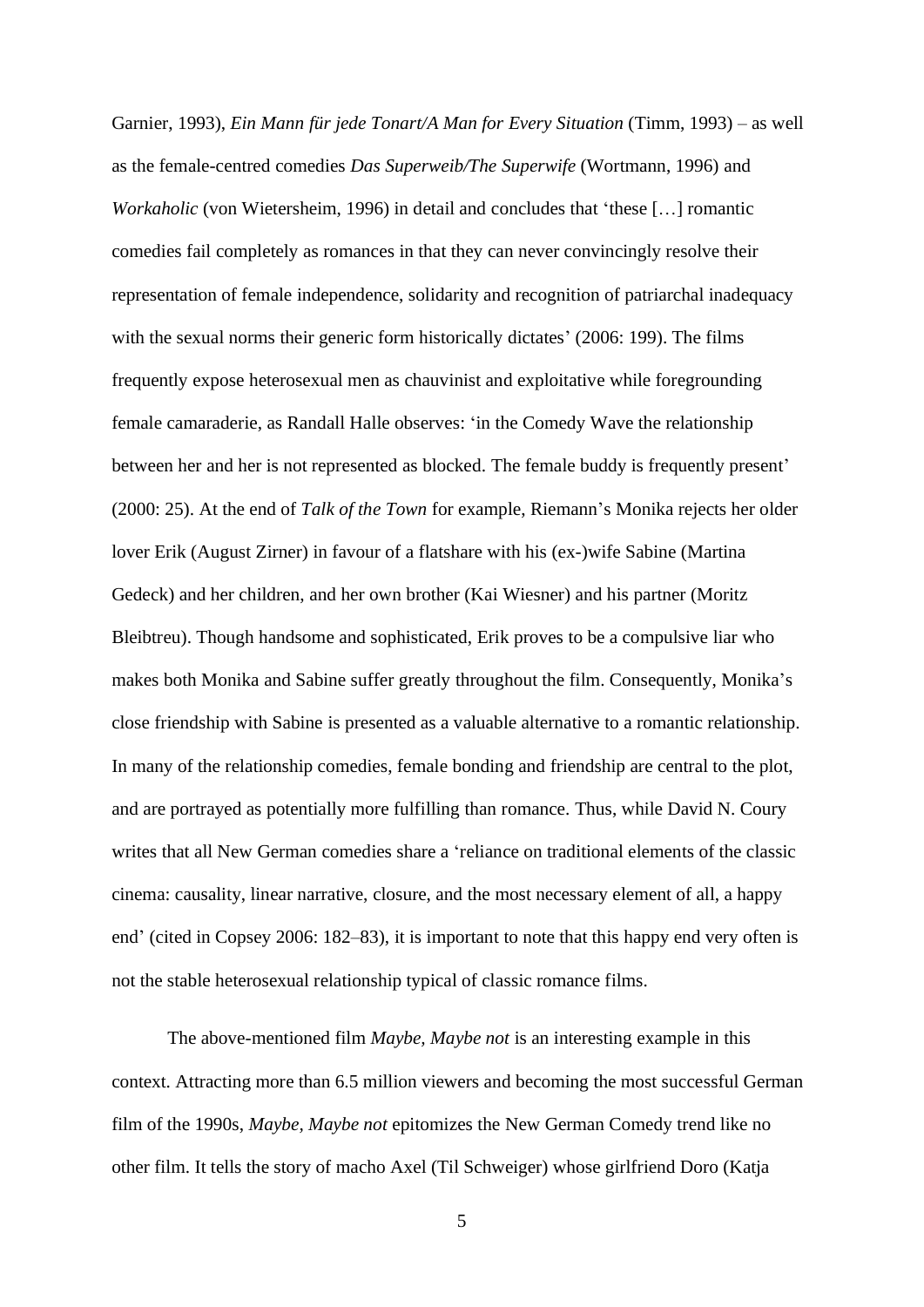Riemann) throws him out of their shared apartment when she finds him having sex with another woman. Axel moves in with the gay Norbert (Joachim Król), who teaches him to become a somewhat more caring partner to Doro and to overcome his homophobia. However, while the ending suggests a likely rekindling of Axel's and Doro's relationship, their liaison is all but a stable, fulfilling heterosexual romance. Rather, the imbalance of power in their relationship is indicated, if not openly problematized, throughout the film. From Doro's conversations with her female friends, we learn that while she was always faithful to Axel, he had cheated on her at least once before she caught him with yet another woman. The fact that she is pregnant with his child is one of the reasons Doro reconciles with Axel and marries him halfway through the film. Yet Axel arranges to meet another woman for sex when Doro is nine months pregnant, causing him to miss the birth (it is Norbert who takes Doro to the hospital and witnesses the birth).

The film does not dwell too much on the dynamic of Doro's and Axel's relationship, because its primary focus is the interaction between Axel and Norbert and his friends, from which it draws its comic mileage. However, by implying that Doro might take Axel back after a few days of sulking, *Maybe, Maybe not* condones the inequality that structures their relationship: Axel's philandering and unfaithfulness have no lasting consequences, and Doro's continued emotional and material dependence on her unreliable husband is not explored further. Axel may have learned to cook, clean up the house and appear to be more sympathetic to Doro's wishes and worries, but his attitude towards women and relationships has not fundamentally changed. The film's representation of both the male and female protagonists is therefore highly problematic from a feminist point of view, since it leaves it to viewers to either condemn Axel's callousness and Doro's weakness, or to accept them as 'natural' qualities of their masculine and feminine selves. Thus, the New German comedies of the 1990s failed to fully endorse gender equality, but they must nonetheless be credited for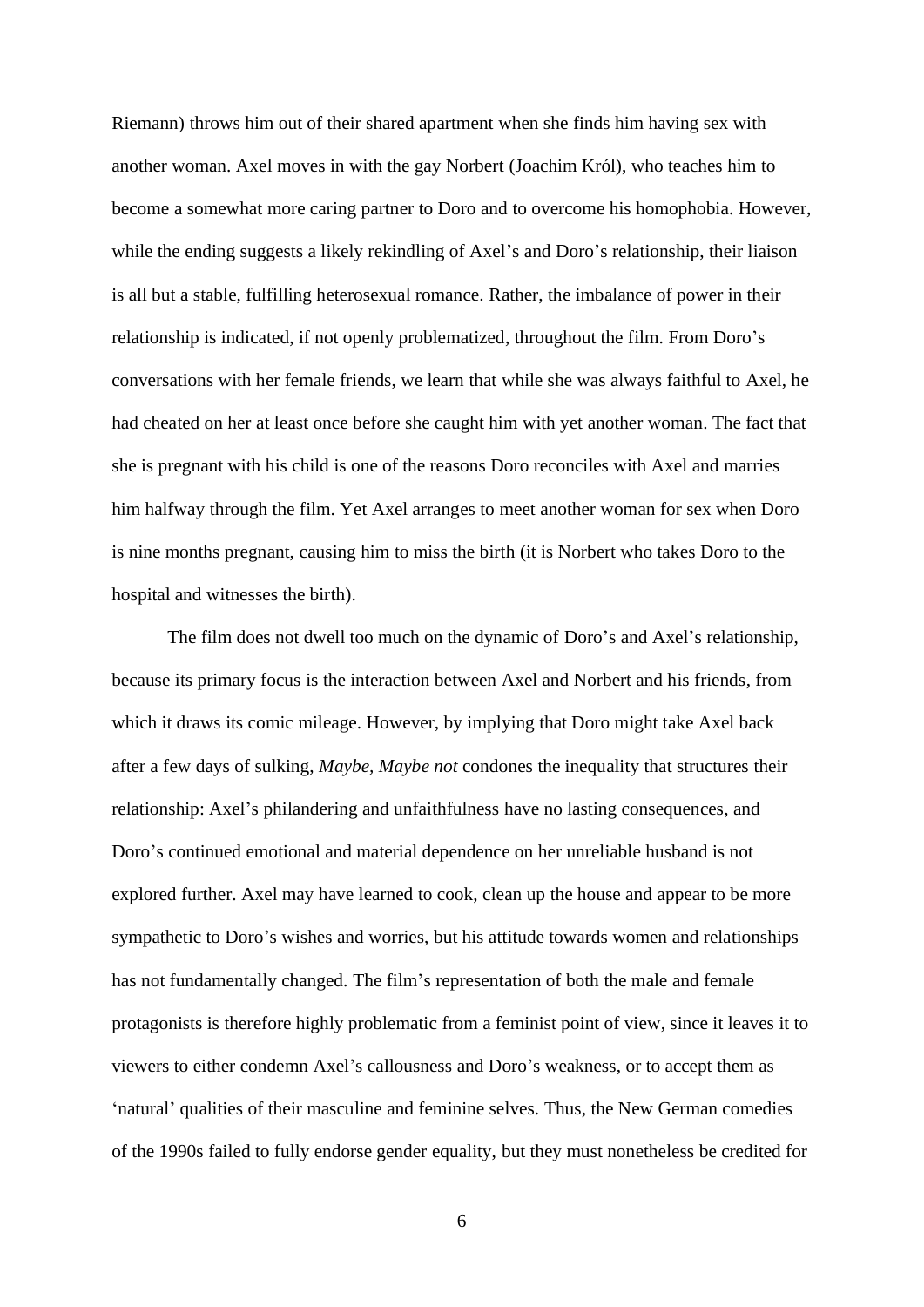engaging with the dominant social discourses of their time. They exposed the lingering patriarchal structures, male chauvinism, sexism and lack of equality in heterosexual romantic relationships by depicting how female characters suffer or escape from them.

### **Til Schweiger and Matthias Schweighöfer – carrying the relationship comedy into the 2000s**

*Maybe, Maybe not* occupies an important role in German cinema not only due to its sexual politics, but also because it contributed to the rare phenomenon of creating a German film star. Its lead actor Til Schweiger became hugely popular with viewers, *Maybe, Maybe not*  'establish[ing him]as a national pin-up' (Bock and Bergfelder 2010: 437). Schweiger appeared in a number of films similar to *Maybe, Maybe not* throughout the decade, such as *Männerpension/Jailbirds* (Buck, 1996) and *The Superwife*, and has become one of the few stars of German cinema. As Bock and Bergfelder explain, Schweiger is 'something of a Teutonic version of Brad Pitt', who 'embodies with its muscular good looks and rough-edged charm a romantic ideal of masculinity that appeals to domestic audiences' (2009: 436). Schweiger has been able to sustain his popularity throughout his career, and he is responsible for the continued success of the relationship comedies in the 2000s, when he began to make his own films. Schweiger directed, produced and starred in the romantic comedies *Barfuss/Barefoot* (2005) as well as the above-mentioned *Rabbit without Ears* (2007), *Kokowääh* (2011), *Rabbit without Ears* 2 (2009) and *Kokowääh 2* (2013). In the same way Rentschler condemned the New German Comedies of the 1990s, Schweiger's films are dismissed by critics for being formulaic and neglecting social and economic problems of contemporary Germany in favour of a picture-postcard depiction of Berlin and a focus on the love life of its affluent protagonists. In a review of *Kokowääh* (the film's title refers to a child's pronunciation of the French dish coq au vin) for example, Jan Füchtjohann condemns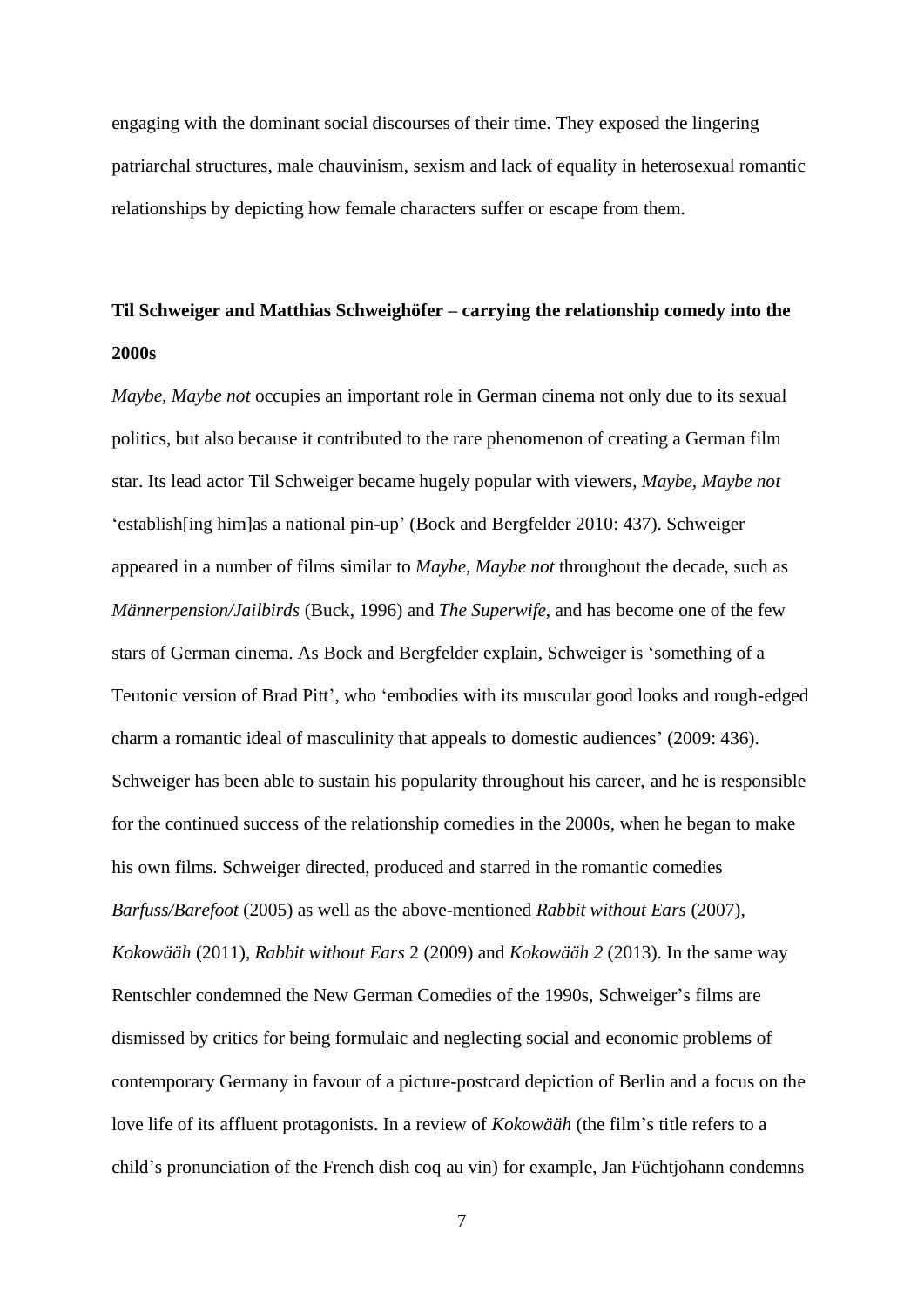the film for its 'predictable story' and complacent visual style: 'the film mostly looks like a TV commercial for yoghurt, building societies or coffee pads: flatteringly backlit people throw down feathers at one another, run after each other on a sunny meadow or sit on a sofa with a laptop, smiling' (2011). However, Schweiger's films are immensely popular, attracting between 1.5 million (*Barefoot*) and 6.3 million viewers (*Rabbit without Ears*), with *Rabbit without Ears* being the third most watched German film of the 2000s.

With its subject matter and glossy visual style, *What a Man* resembles Schweiger's romantic comedies, and this is no coincidence: its director Matthias Schweighöfer had parts in *Rabbit without Ears*, *Rabbit without Ears 2* and *Kokowääh 2*, and he has named Schweiger as a 'great role model' (cited in Zander 2011). Schweighöfer has attempted to emulate Schweiger's successful formula with *What a Man* and his two subsequent directorial efforts *Schlussmacher/Break-Up Man* (2012) and *Frau Ella* (2013). As Christina Freko observes in her review of *What a Man*,

Schweighöfer already got the chance to go looking for the right girl in Schweiger's romcom. What he actually found was a sheer inexhaustible source of inspiration for his own film: softly and warmly lit, playful settings, flashbacks to [the protagonist's childhood] and a group of […] prepubescents who give their teacher (Schweighöfer) relationship advice. (2011)

Making *What a Man*, Schweighöfer has looked to the examples of Til Schweiger's mainstream romantic comedies that succeed at the German box office and ideally allow the film-maker to repay the funding obtained from local film boards, which invest in films that they hope will showcase their city or region as a tourist attraction. *Rabbit without Ears* and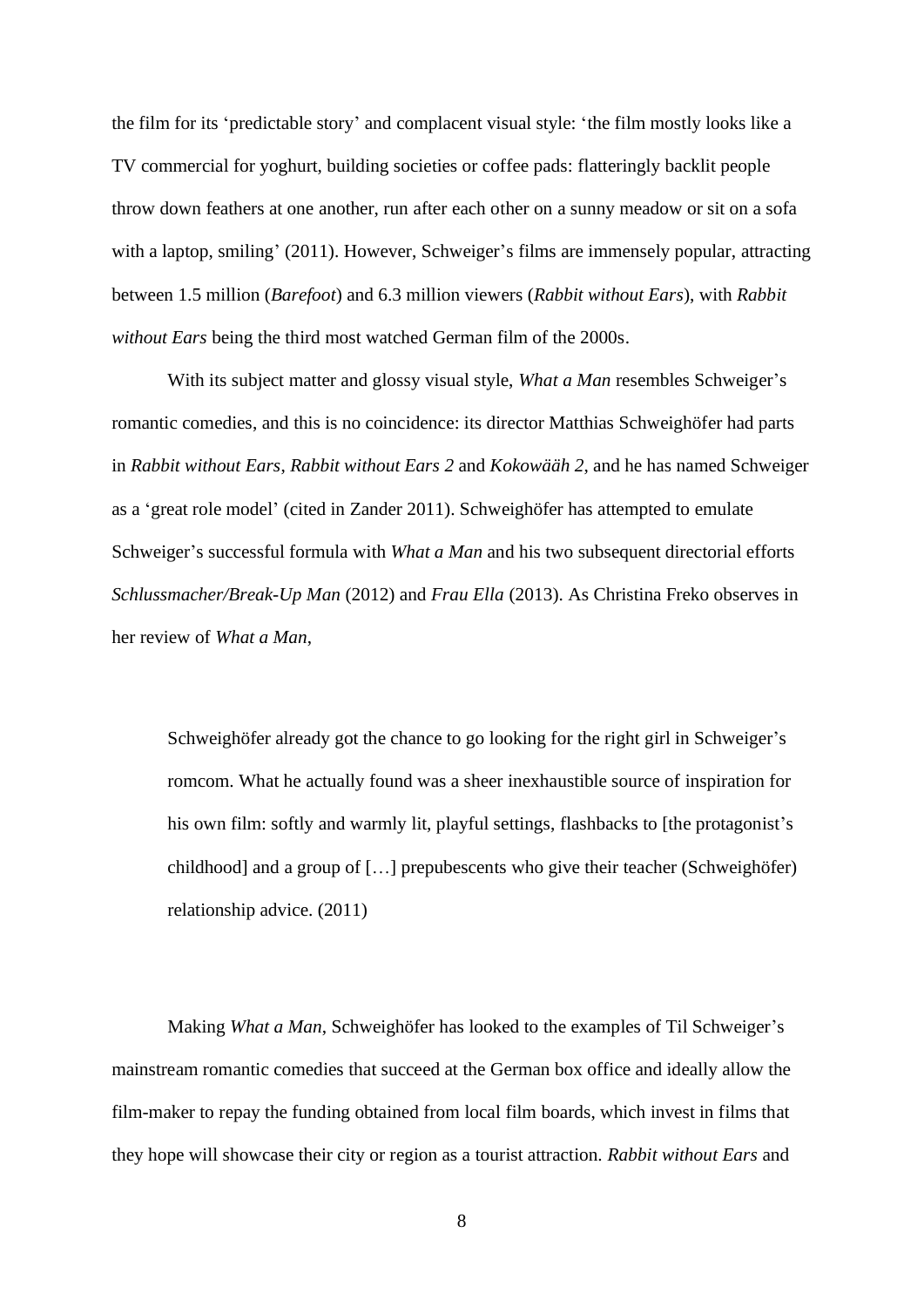*Rabbit without Ears 2* for example were partly funded by the Media Board Berlin Brandenburg, and both films portrayed the city of Berlin as a place dipped in a warm, glowing light. *What a Man* on the other hand was filmed in and is set in Frankfurt am Main, Germany's banking capital and the largest city in the state of Hesse. It received 500,000 euros of funding from HessenInvestFilm, an economically rather than culturally oriented funding body that seeks to strengthen the state of Hesse as a film location (Filmland Hessen 2010). The financial support from HessenInvestFilm is likely to have contributed to Schweighöfer's decision in favour of Frankfurt, but the director gives a number of reasons for his choice of location. He states that Frankfurt, with its 'unique skyline', is 'very photogenic' (cited in Rosendorff 2011) and has not been used so often as a film location (Frankfurter Allgemeine Zeitung (FAZ) 2013). He goes on to say that Frankfurt is 'more anonymous' than his current home of Berlin (cited in Rosendorff 2011). This cements the impression that *What a Man* continues the lineage of 1990s relationship comedies, which omitted any issues relating to Germany's past or current political issues, and instead focused on the personal problems of young urbanites. Like Schweighöfer, TV director Franziska Meyer Price, responsible for successful TV series1 attracting young audiences, favours Frankfurt over Berlin because, as she explains 'when you're in Berlin, at some point you always get stuck in front of something that's steeped in history' (cited in FAZ 2013). This suggests that Berlin would have been an unsuitable setting for *What a Man*, since the reminders of Germany's complex history that pervade the city would have undermined the film's status as a light entertainment film seeking to avoid any confrontation with Germany's current political or social problems. Mayer Price also points out that Frankfurt is 'very un-German' (FAZ 2013), suggesting that with its skyline of high-rise bank and office buildings it is more reminiscent of US metropolises such as New York, where many Hollywood romantic comedies are set. *What a Man*'s choice of Frankfurt as a setting can therefore be seen as a part of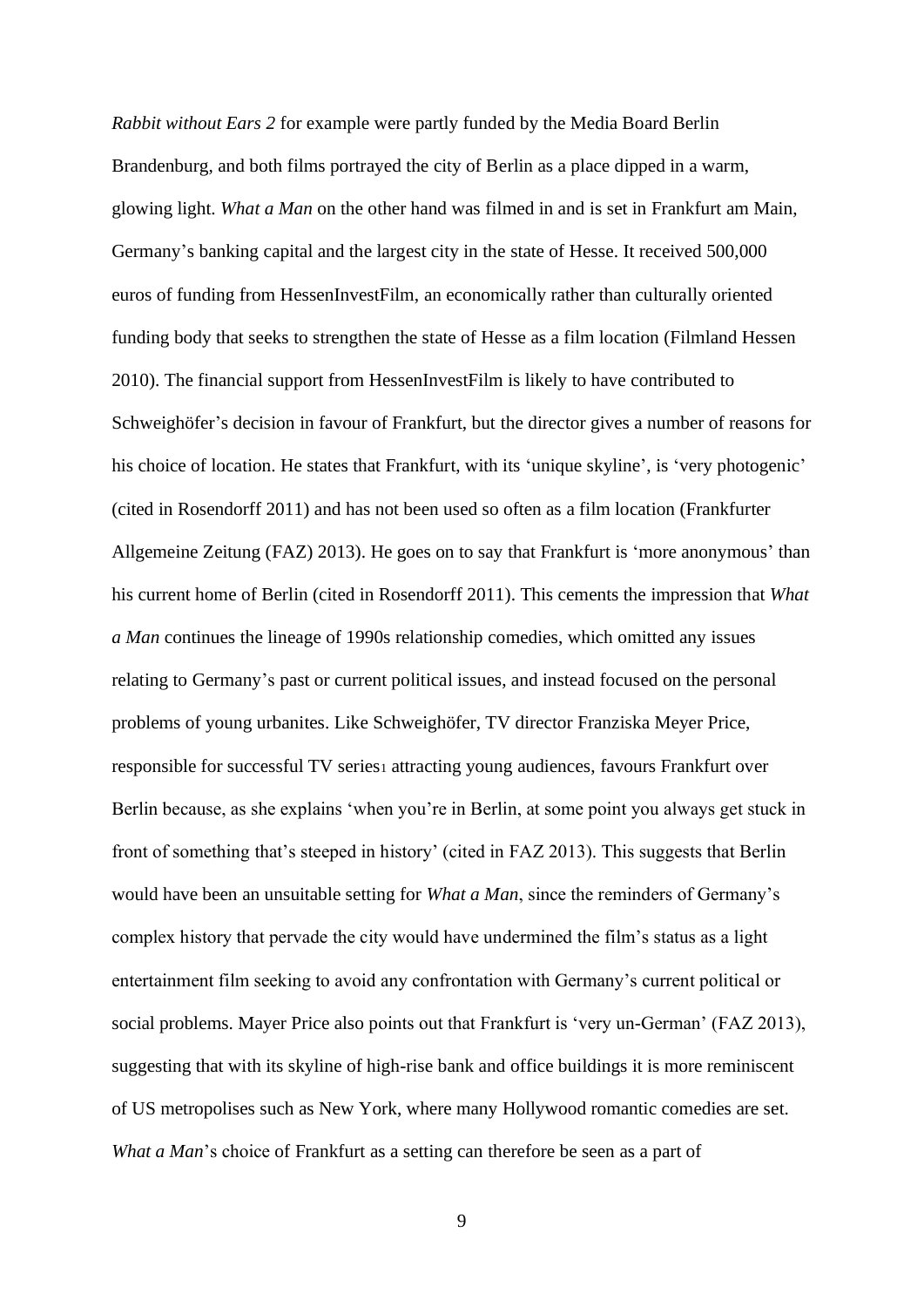Schweighöfer's conscious attempt to emulate US mainstream romantic comedies, which I will discuss below.

*What a Man* was a very respectable box office success for Schweighöfer: attracting more than 1.78 million viewers, the film occupied sixteenth place at the 2011 German box office. It was the second most watched German film that year after Schweiger's *Kokowääh* (4.3 million viewers). *What a Man* and *Kokowääh* helped making 2011 a very successful year for German film. The domestic market share of German films 2011 was 27.9 per cent, the highest since 1991 (Cooke 2012: 22). Although celebrated by the industry and public funding bodies alike, the nearly 28 per cent market share 'is still a long way away from the 35 per cent average market share for domestic productions worldwide and far below the 47 per cent that French films or the 60 per cent that Korean film enjoy at home' (Cooke 2012: 23). The success of *What a Man* and *Kokowääh* nonetheless suggests that romantic comedies featuring well-established actors are the best type of film to raise the chronically low box office shares of indigenous films in Germany.

#### *What a Man***, relationship comedies and the crisis of masculinity**

*What a Man* is reminiscent of the 1990s New German Comedy not only in terms of its popularity. It also resembles the relationship comedies in its attempt to probe issues of gender and sexuality. *What a Man* centres on schoolteacher Alex (Schweighöfer). He is ditched by his domineering girlfriend Karolin (Mavie Hörbiger) who decides that Alex's muscly neighbour Jens (Thomas Kretschmann) is better suited to her sexual needs. This greatly affects Alex's self-esteem and causes him to question his manhood, prompting his best friend Okke (Elyas M'Barek) to engage Alex in a number of supposedly 'masculine' activities. Meanwhile, Alex has moved in with his childhood friend Nele, a waitress and animal rights activist played by Sibel Kekilli. Alex and the kind and quirky Nele grow closer until they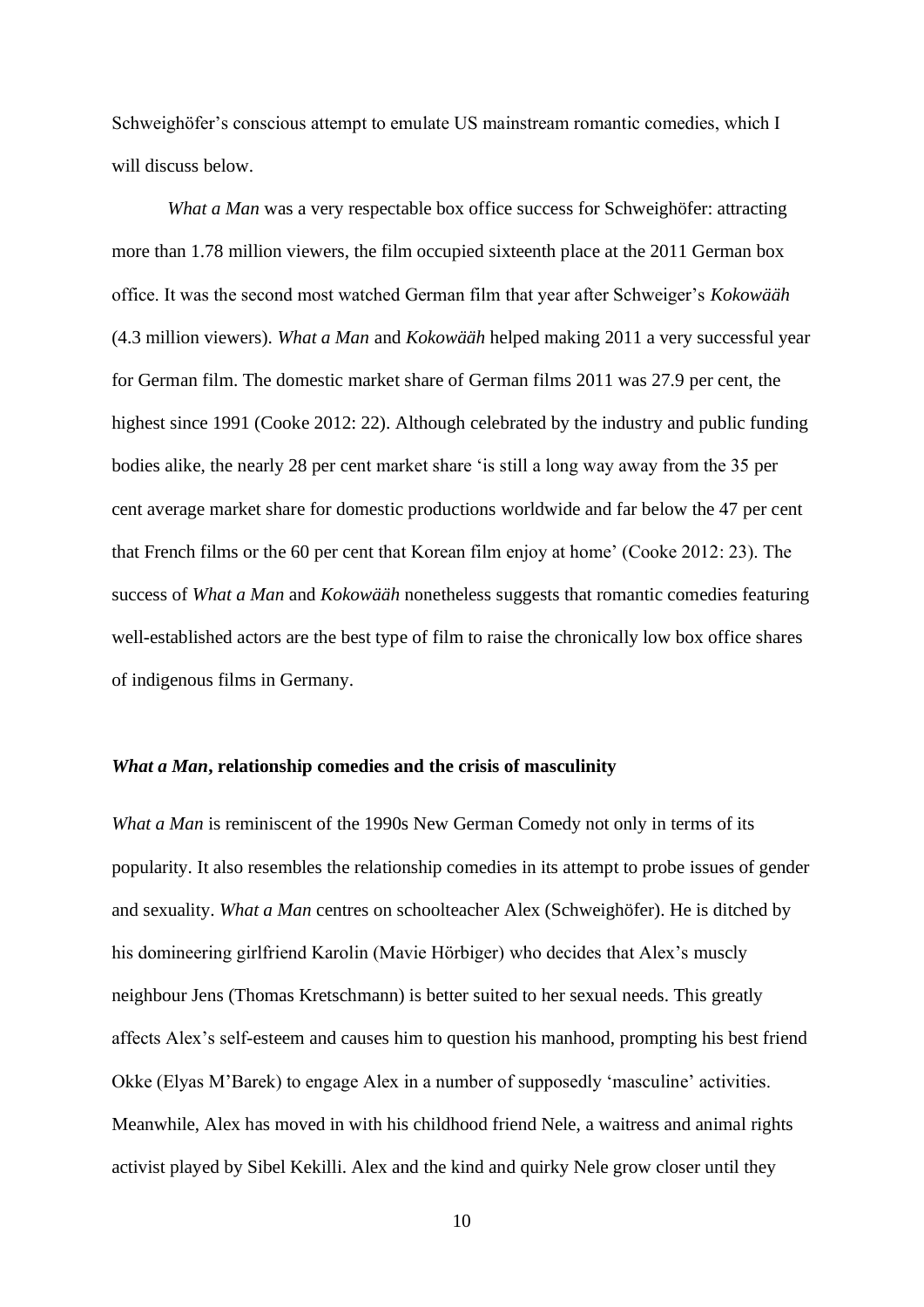spend a night together which both subsequently dismiss as a mistake. Alex finally realizes his feelings for Nele and meets her on a plane to China (where she is travelling to participate in a panda rescue project) to declare his love for her, which she reciprocates.

In his review of the film for the magazine *backstage*, American critic Aaron Coleman observes that *What a Man* 'mimick[s] generic Hollywood rom-coms of the past decade' (2012). The film does indeed reproduce various key features of the romantic comedy genre, starting from its storyline, which is a variation of 'the basic plot of all mainstream romantic comedies[:] […] boy meets, loses, regains, girl' (Jeffers McDonald 2007: 12). Tamar Jeffers McDonald defines the romantic comedy as 'a film which has as its central narrative motor a quest for love, which portrays this quest in a light-hearted way and almost always to a successful conclusion' (2007: 9). In *What a Man*, the unsympathetic Karolin is posited as an obviously unsuitable partner for Alex at the beginning of the film, making his search for a better suited partner a clear narrative priority. As Jeffers McDonald (2007: 11) explains, the protagonist's original pairing with a mismatched partner is another common trope of the romantic comedy, as is the urban location as a dwelling place for attractive single men and women that gives them ample opportunity to socialize and meet romantic interests. These formulaic elements highlight that the film is seeking to emulate the timeless appeal of mainstream American romantic comedies.

However, most romantic comedies are more than an exercise in genre film-making. They often reflect changing social conventions relating to gender roles, love and relationships. As Frank Krutnik points out, 'in the case of the romantic comedy, it is particularly important to stress how specific films or cycles mediate between a body of conventionalised "generic rules" […] and a shifting environment of sexual-cultural codifications' (1990: 58). *What a Man* reflects the shifts in gender roles due to the increasing social resonance of female emancipation initiated by second wave feminism, and the related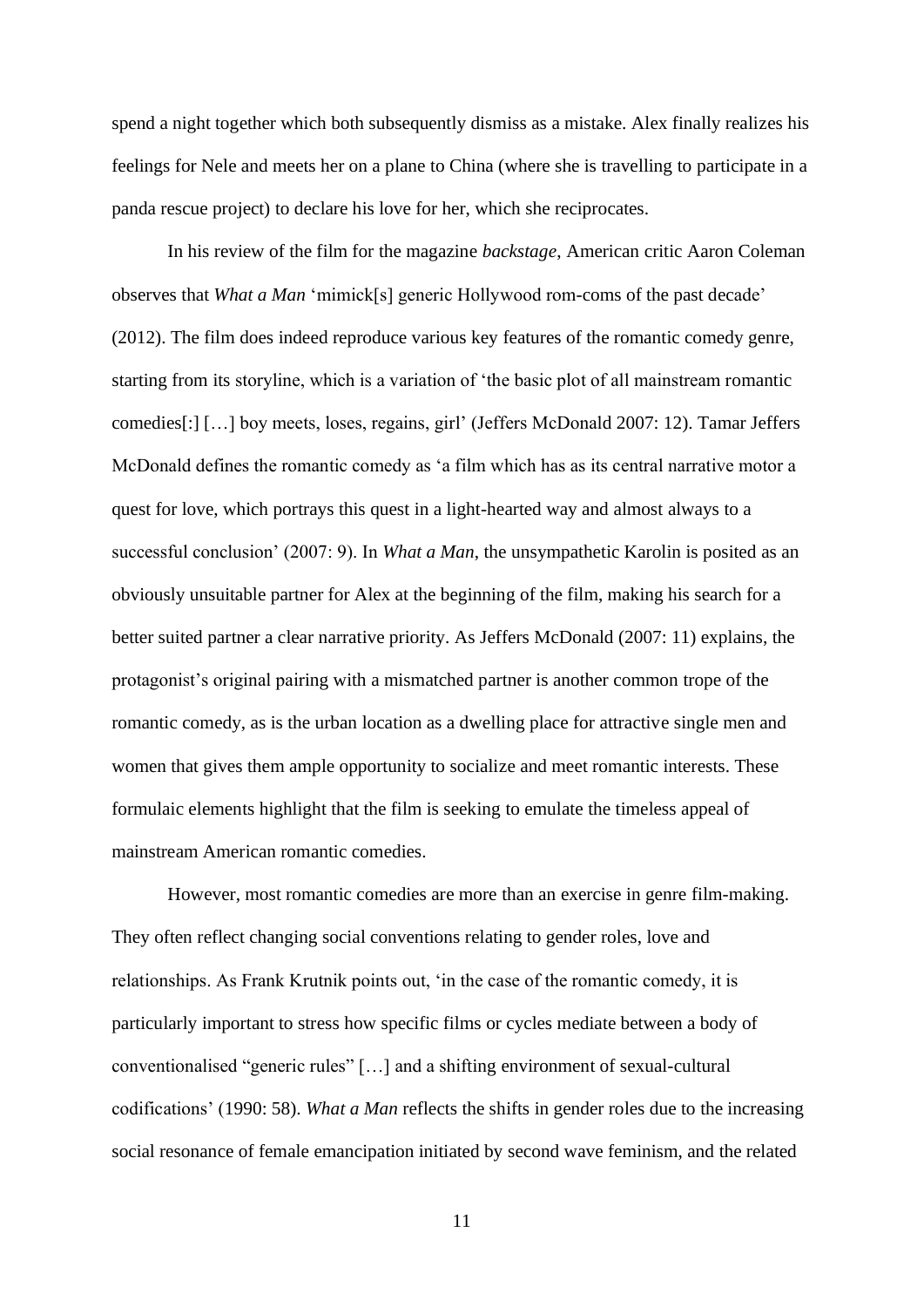phenomenon of the masculinity crisis. The film explores what it means to be a man or a woman in twenty-first-century Germany by playing with stereotypical notions of masculinity and femininity: Karolin exhibits traits commonly associated with masculinity, while Alex's masculinity is called into question. His emasculation becomes a source of comedy already in the opening sequence: since Karolin has taken his car, we see him struggling to ride a small folding bike, earning a derisive look from another male cyclist. Not only does Alex have difficulties asserting himself vis-à-vis the domineering Karolin, whose affair with Alex's neighbour is an open attack on his sexual prowess, the visits to gyms, boxing rings and bars ordered by his friend Okke also suggest that Alex needs to improve both his physical strength and his seductive powers in order to meet the generally accepted image of masculinity. Moreover, the writers have made Alex a primary school teacher, a profession that is heavily dominated by and associated with women: according to a survey by the Ministry of Family Affairs, Senior Citizens, Women and Youth (BMFSFJ), in 2004 more than 85 per cent of all German primary school teachers were female (BMFSFJ 2005). Next to allowing the easy integration of sweet, precocious child characters who aid the protagonist's romance (a narrative contrivance Schweighöfer has taken over from Schweiger's films), Alex's teacher job is also used to identify him as a man who is unclear about his masculine role. While his rapport with his pupils suggests that he is generally well suited to the job, the first classroom scene demonstrates that he also struggles to assert his authority at work: after he repeatedly asked a pupil to stop eating in class, Alex's remarks about the unappetizing ingredients of the sausage in question only prompt the boy to spit it out in front of him.

Having as its protagonist a man whose authority is challenged both in his work and his private life, *What a Man* explores the phenomenon of a 'masculinity crisis', which has been discussed by scholars for a number of years. In her 1999 book *Stiffed. The Betrayal of Modern Man*, Susan Faludi argues that male authority in western societies has become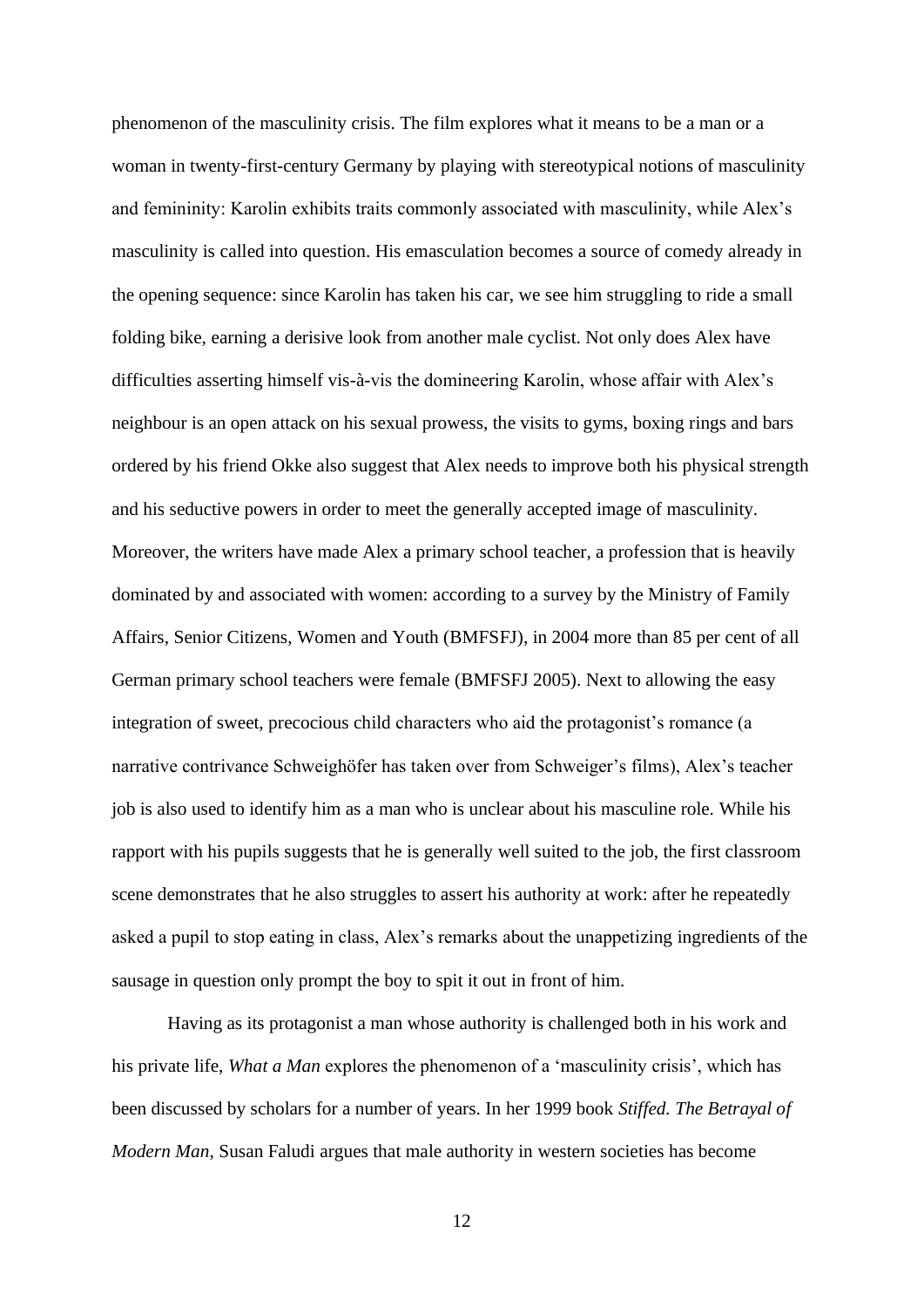undermined since the end of World War II due to a number of social and economic changes. Faludi asks polemically: 'If men are the masters of their fate, what do they do about the unspoken sense that they are being mastered, in the marketplace and at home, by forces that seem to be sweeping the soil beneath their feet?' (1999: 13). Key developments associated with the crisis in masculinity include changes in the labour market, which saw a decline of heavy industries in favour of the service economy, and thus a decline of hard physical labour and jobs for life, both of which associated with masculine identities; changes in family and private life such as the rise of single-parent families and same-sex relationships, which undermine the patriarchal family model, and the increased presence of women in the labour market and in politics, challenging male dominance in this sphere (Morgan 2006: 111–12).

Social surveys indicate that these developments also affected German men: interviews with more than 700 men conducted in 1990 suggested that the men were much more respectful of women than in a comparable study from 1975, the participants of which had insisted on women's nurturing role and passivity (Hollstein 2012). The flipside of this according to interviewer Walter Hollstein was the 'notable and […] alarming general dissatisfaction of men with themselves and their situation', who now were much more critical of their male role (2012). His findings were confirmed by a study by the German Ministry of Family Affairs, Senior Citizens, Women and Youth (BMFSFJ) from 2007, for which 20 year-old men and women were questioned about how they saw their roles in society, as well as about their aspirations and fears for the future. The study revealed a profound sense of self-doubt and confusion among the participants, who were lacking a 'positive vision for their role as men' (BMFSFJ 2007: 11). The young men were 'extremely insecure and on the defensive […] because they perceive a sense of dynamism, power and self-confidence only among women' (BMFSFJ 2007: 11). They recognize the merits of female equality, and they are aware that traditional gender images (i.e. the housewife and the male breadwinner) are no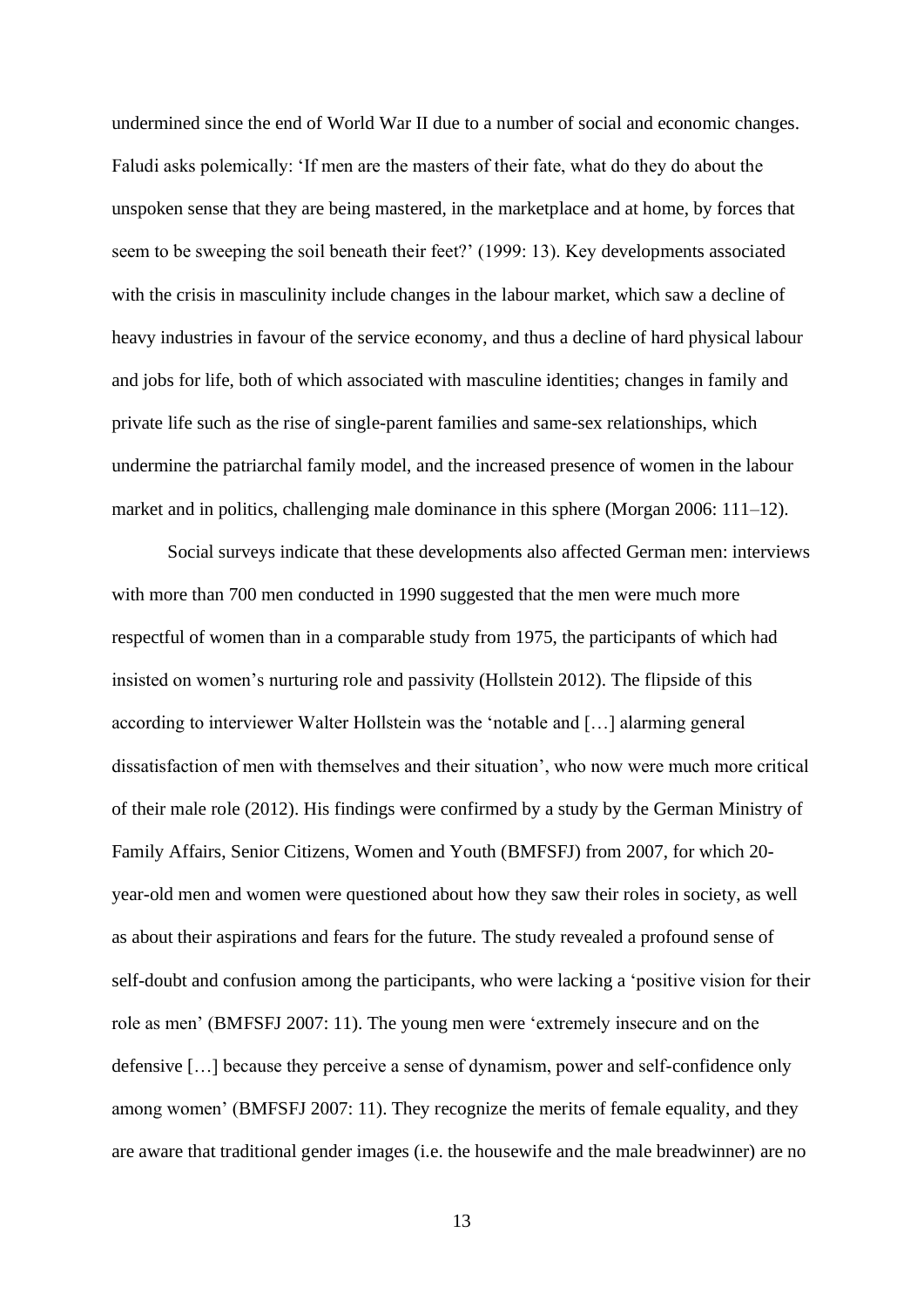longer tenable, but they have not been presented with more progressive ones. This is partly due to their socialization: the 20-year-olds questioned for the study, like *What a Man*'s screenwriter Doron Wisotzky (who was 27 in 2007, when the study was published), grew up<sub>2</sub> in West Germany in the 1980s. Between 1980 and 1990, only 50 per cent of German women were in employment (Fliegner 2010), while most men worked full time and provided for the family. The number of working women increased steadily in the following decade, from 52.2 per cent in 1990 to 58.1 per cent in the year 2000, and to 63.2 per cent in 2007 (*OECD Factbook* 2005, 2009).

Thus, many young men study struggle to reconcile the more conservative gender roles they grew up with, and the demand for gender equality that now pervades society and politics: 'young men underestimate their female peers' desire for autonomy, and they overestimate their desire to […] get married and have children. They are stuck in old [gender] roles and have not understood […] that the young women have emancipated themselves to an extent' (Allmendinger 2008: 71). Being confronted with women of their own age who are extremely confident and demand complete equality, the men questioned for the BMFSFJ study were understandably unsure about appropriate male and female roles in contemporary society.

### **Filmic representations of changing gender roles:** *What a Man***, the 'postromance' and the 'geek-centred romantic comedy**'

Marco Abel has argued that this shift in men's self-image has also been problematized in a number of recent German films centring on romantic relationships. Abel and Antje Ascheid have introduced the concept of the 'postromance' to situate these films in their sociohistorical context. Abel uses the term postromance to describe a group of recent international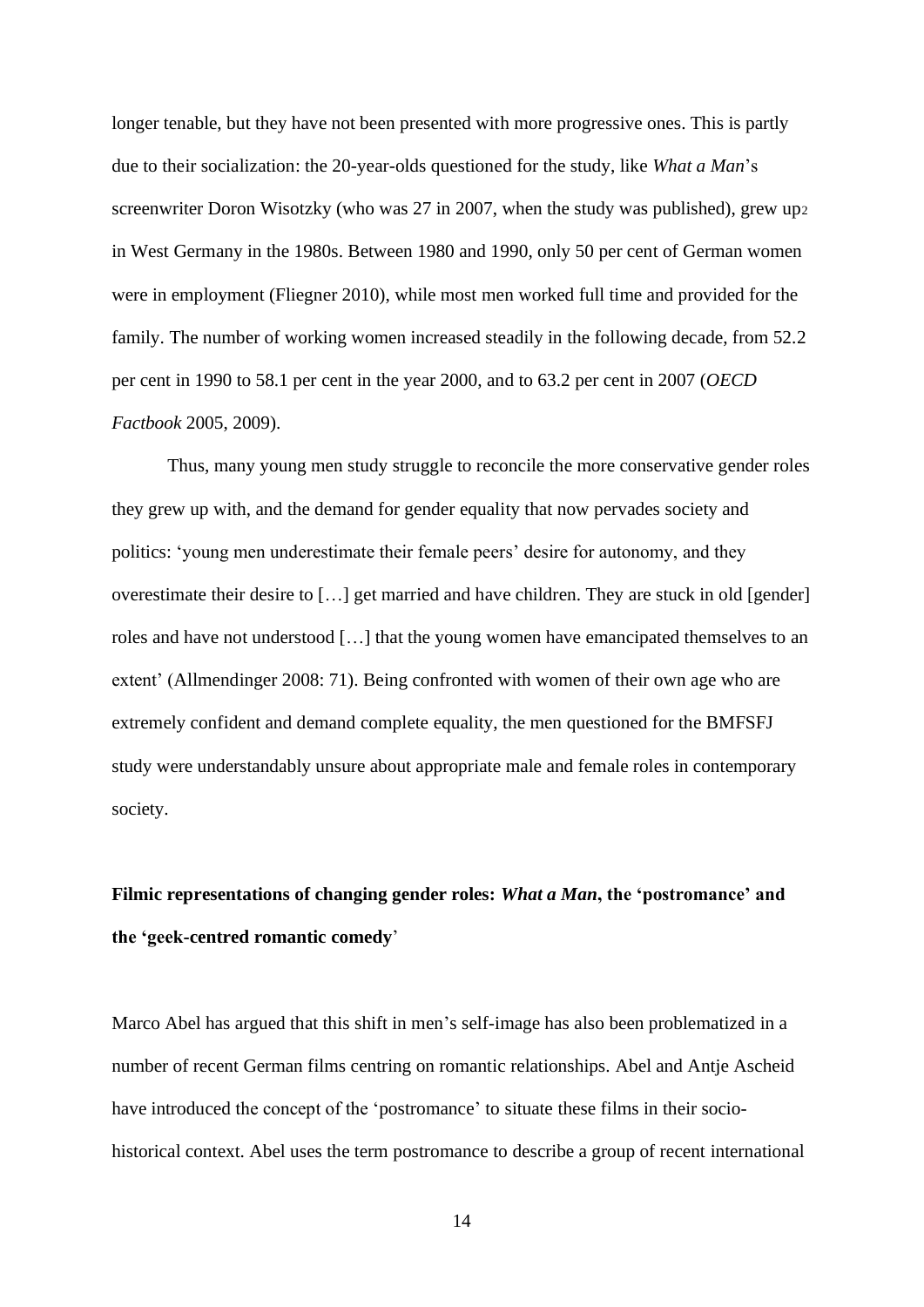films centring on love, sex and romance that have 'an essentially pessimistic outlook on romantic relationships' (2010: 77), informed by the generation of 1968 and the tenets of second wave feminism. The characters in these films share the 'the awareness that marriage is neither the necessary nor the "normal" framework one needs in post-adolescent life, as well as the post-1968 scepticism of the traditional "ideal" of lifelong, monogamous relationships' (Abel 2010: 77). Ascheid suggests that filmic representations of romance reflect a phenomenon politicians and the media have described as 'singularization' or the rise of the 'singles society', that is, the increase in single adults and decreasing birth rates in the West:

Frequently held accountable for these shifts, particularly by conservatives, [is] the increasing […] self-sufficiency of women […], which includes reproductive control, an increased emphasis on personal happiness and self-realisation over social and familial responsibilities (the collective 'selfishness' of what the German have dubbed the Spassgesellschaft [fun society]), and 'unrealistic' expectations regarding the nature of love, sex, and romance (2013: 247).

Some recent German films suggest that this increased female confidence prompts considerable insecurities among men. Abel observes that the films of German director Oskar Roehler, which he considers as emblematic of the postromance genre, 'all depict [...] male characters who experience great anxieties from the imposing demands of modern romantic relationships' (2010: 77). Featuring an insecure male lead and egotistic, pleasure-seeking female antagonist, *What a Man* suggests the very '(im)possibility of sustaining a (hetero-)sexual relationship' (Abel 2010: 77) that is a key theme of the postromance: in their initial scenes together, Alex is constantly failing to communicate with, please or placate a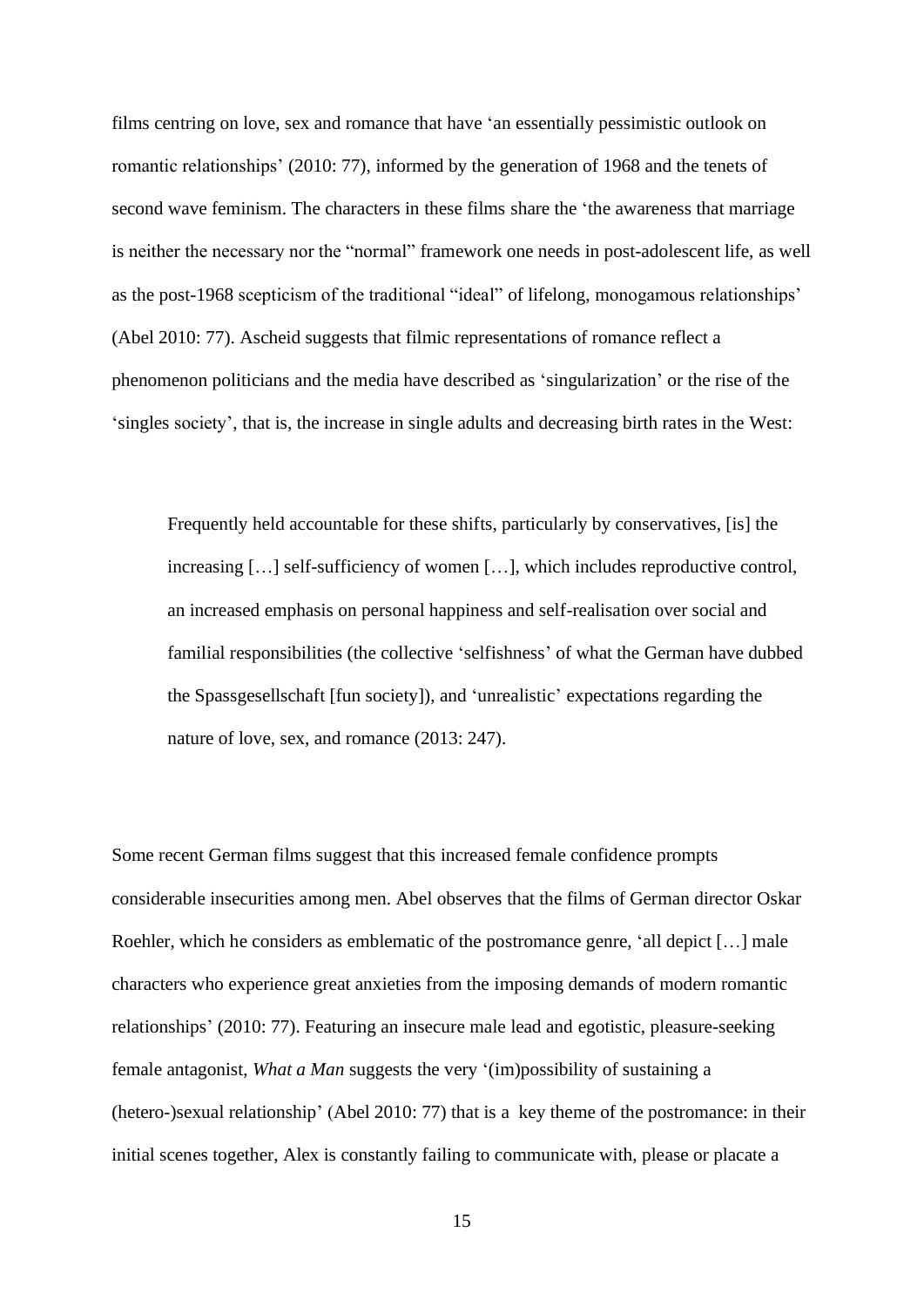partner whose emotional detachment and constant focus on her personal interests make it impossible to maintain their romance.

However, the film's happy ending firmly places it in the category of the classical romance, or, as Ascheid calls it, the utopian mode, which 'in an era of "post's"' (2013: 248) coexists with two other generic modes of romance: the nostalgic mode (meaning costume or period dramas) and the dystopian mode or postromance. Ascheid uses Schweiger's *Rabbit Without Ears* as an example of a classical romance, but points out that 'its entertaining escapism' notwithstanding, the film does 'respond to fantasies and desires rooted in the social real' (2013: 255), the initial enmity between its socially awkward heroine Anna (Nora Tschirner) and the cocky, womanizing hero Ludo (Til Schweiger) 'acknowledging fundamental social conflict' (Ascheid 2013: 255). This conflict is resolved through a 'reorient[ation of] male identities and motivations' (Ascheid 2013: 256): 'Ludo needs to learn how not to be an "asshole", and over the course of the plot he is taught how to give women sexual pleasure, how to be a caring father figure, and finally, how to love' (Ascheid 2013: 254). A comparable process takes place in *What a Man*: Alex learns that a desirable version of masculinity is not founded on physical strength and a macho attitude (as suggested by Okke) or sexual aggressiveness (as represented by Jens) but rather a healthy dose of selfconfidence.

Next to resembling the male protagonists of the German postromance, *What a Man*'s Alex is also reminiscent of the type of male lead featured in what Carter Soles (2013) has identified as the 'geek-centred romantic comedy': an essentially weak male character lacking both personal and sexual confidence and a prestigious profession to showcase either his leadership skills or physical prowess, which typically characterize male romantic heroes. Soles observes the rise of this sub-genre in recent US romantic comedies, epitomized by a group of films directed or produced by Judd Apatow such as *The 40 Year-Old Virgin*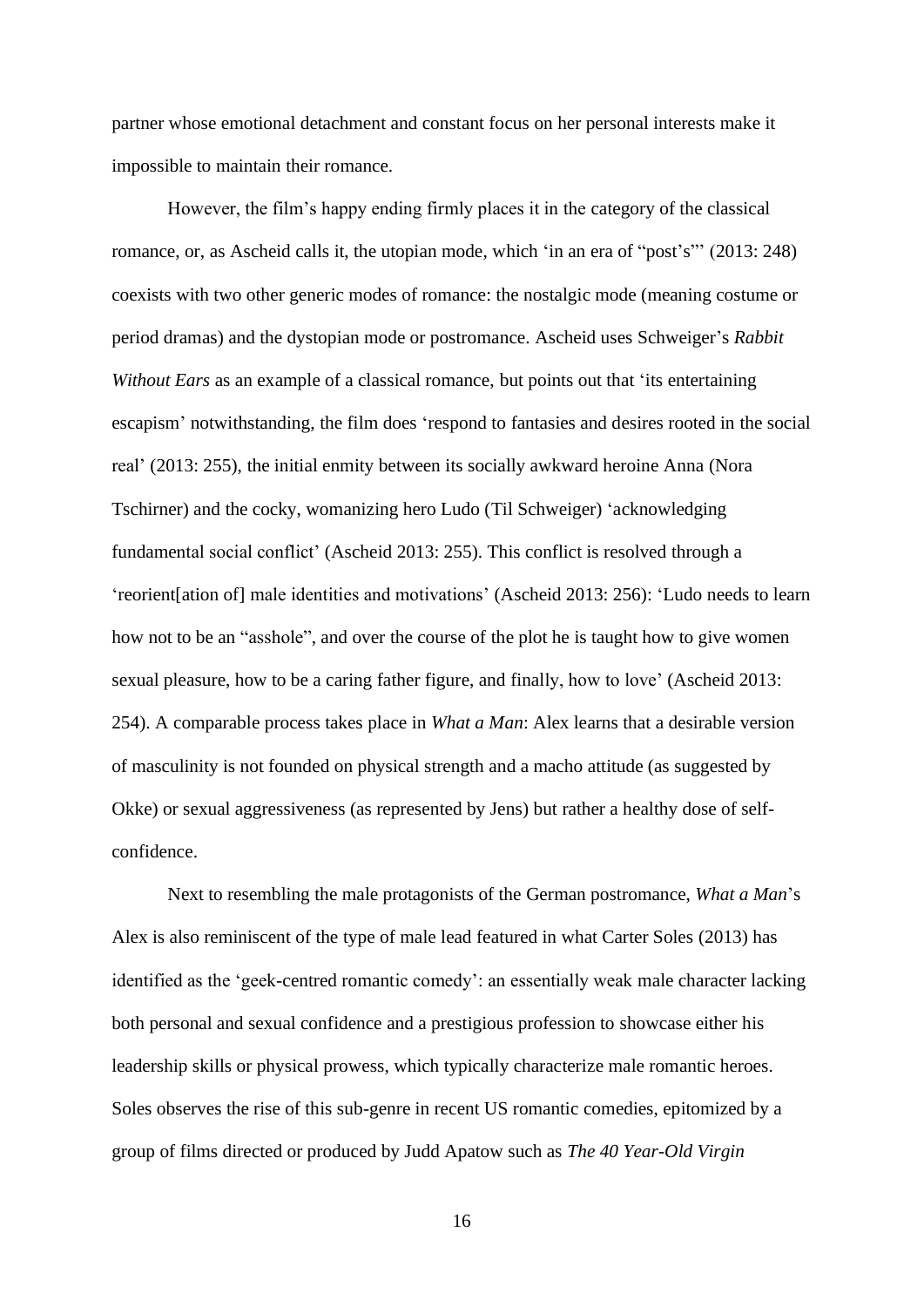(Apatow, 2005), *Knocked Up* (Apatow, 2007), and *Forgetting Sarah Marshall* (Stoller, 2008) in which the 'classically appealing male lead' (2013) is replaced by the 'figure of the "sensitive" geek or undesirable schlub' (2013), ostensibly 'deconstruct[ing] traditional masculine paradigms via their intellectual, non-materialistic, underdog status' (2013). Soles takes a negative view on the films' progressive potential, arguing that 'the rise of the geek protagonist is troubling because under the guise of offering a kinder, more intelligent, more sensitive alternative to the traditional jockish male, the geek acts as a Trojan horse for rampant misogyny, […] infantilism, and reification of […] male centrality and privilege' (2013). In order to highlight the films' problematic gender representations, Carter identifies eight tropes typically featured in geek-centred romantic comedies, a number of which are also found in *What a Man*. These include the trope of the 'bromance', the conflict with jocks, geek melodrama and the vilification and marginalisation of female characters. It is worth considering the use of these tropes in *What a Man* in order to evaluate the extent to which the film is complicit in reaffirming male dominance, and conversely, the extent to which it mirrors genuine male anxieties and a reworking of masculine identities.

Bromance or scenes of male bonding define the interactions between Alex and his best friend Okke, to whom the protagonist turns for advice when he is dumped by Karolin. *What a Man* contains a montage showing Okke and Alex together at a boxing ring and playing paintball, and a scene in which the two attend a party sporting comically exaggerated rapper outfits including baseball caps and large gold chains, failing to meet any women due to their social ineptitude. Okke's dating advice to Alex is replete with sexist platitudes, he for example tells Alex a 'parable' in which two bulls manage to breed with a whole herd of cows after approaching them cautiously. This appears to support the criticism of the bromance motif presented by Soles, who observes that 'objectifying women and graphically discussing sex are key bonding rituals in which these boys-only groups engage' (2013). However,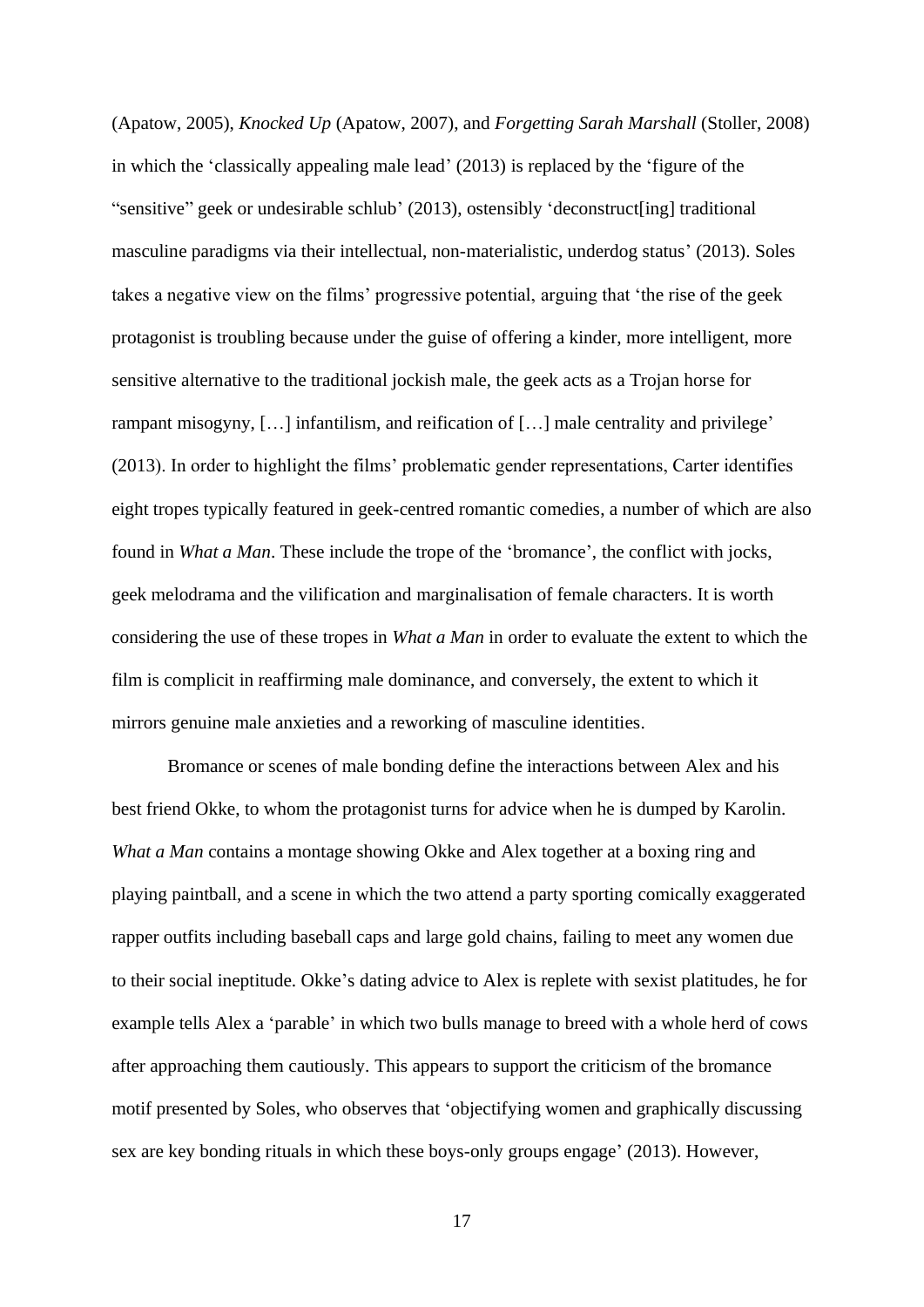Okke's goofiness and lack of success with women, as well as the fact that he is frequently accompanied by his reproachful grandmother constantly undercut his macho persona. Also, his chauvinist comments are often immediately contradicted. For example, Okke's assertion that 'You have to give women direction […] That's what we're here for' is followed by a shot of a large group of male rowers in a boat taking directions from a petite blonde woman. Also, Nele quickly dismisses Okke's advice to Alex by calling Okke 'insane' and pointing out that the sexually aggressive behaviour he is advocating 'would not suit Alex's personality'. *What a Man* thus ridicules and debunks the sexist attitudes informing bromance narratives by identifying them as immature and inappropriate.

Alex's ongoing rivalry with his neighbour Jens exemplifies the conflict between the geek and a jock, recalling another trope of the geek-centred comedy. Jens is a typical jock, an 'anti-intellectual, sexually confident individual[ ] whose main role […] is to best geeks sexually and to bully them verbally and/or physically' (Soles 2013). In their first confrontation, Alex, on Karolin's insistence, asks Jens to keep the noise down in his apartment, to which Jens replies: 'I could stuff your head up your arse. Then you won't hear a thing!' Later on, Alex, while hiding in Jens's wardrobe, finds a range of sex toys, before Jens catches him and throws him out of the apartment, announcing that 'one of us is going to fuck now. And I bet it isn't you'. This is followed by shots of a dejected and confused Alex standing in front of the house. Finally, during a party, Karolin and Jens, who sit in a sauna, watch Alex throw up, Jens's comment 'Well, let Alex have some fun, then' furthering his humiliation even more. Soles considers the geek-jock rivalry problematic since 'the geek's fundamental antagonism with people he deems less intelligent than he gives his melodramatised victimhood its raison d'être' (2013), allowing the protagonist to continuously pity himself rather than being forced to evolve or develop personally. However, this does not apply to Alex, who goes through a learning process in the course of the film: his attempts to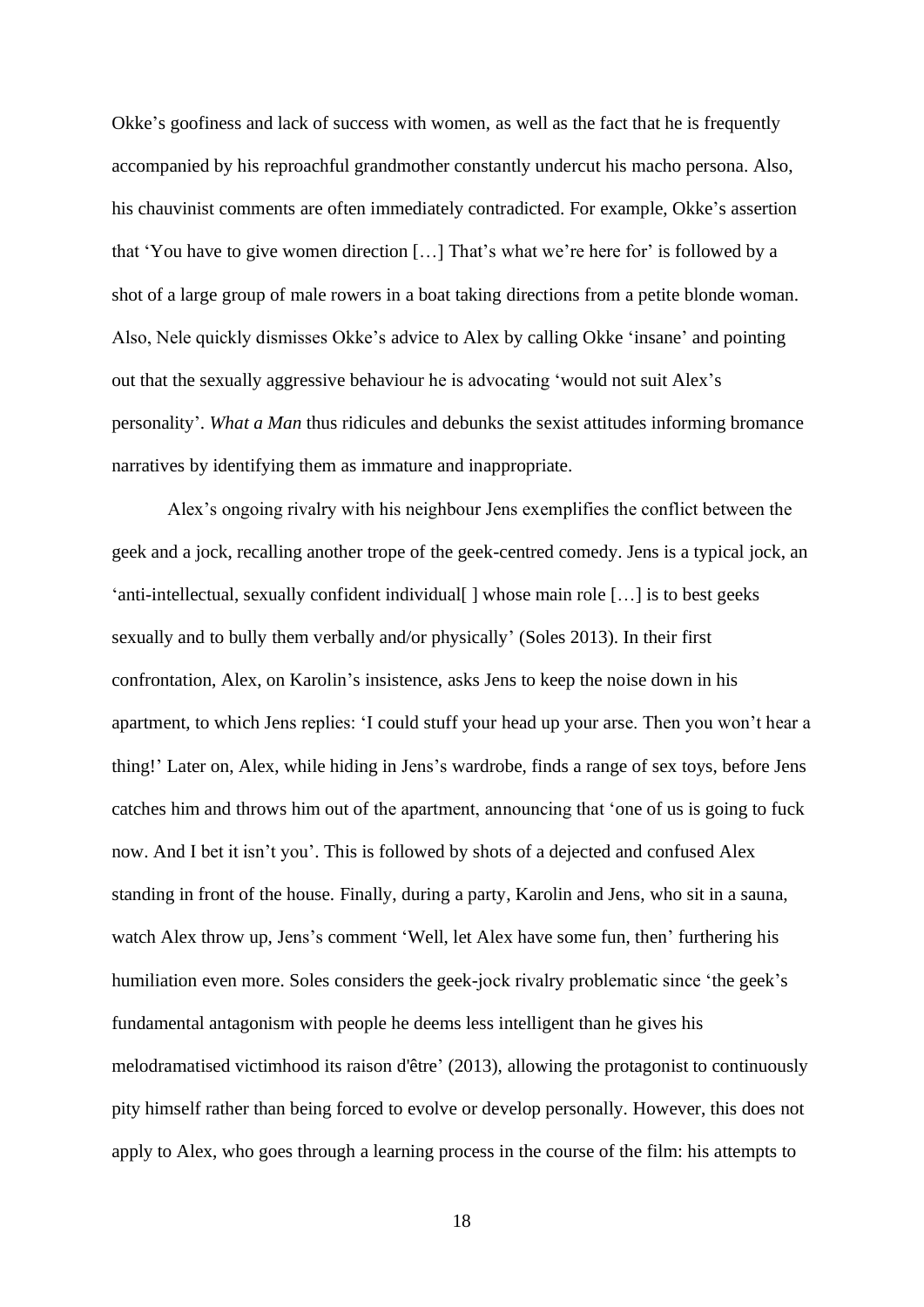imitate Jens's masculinity relying on physical prowess and chauvinist attitudes are dismissed by female characters, and prove to be irreconcilable with his own personality. Instead his self-confidence grows in response to Nele's affection for him, and the film's ending suggests that he will be a supportive partner to Nele, who accompanies her on her animal rights activism trip to China.

The final trope of the geek-centred romantic comedy also found in *What a Man* is the vilification and marginalization of female characters. As Soles observes, 'the films of Team Apatow tend to depict women characters as either two-dimensional objects of male sexual desire' or as […] scary, masculinised butches' (2013), and the representation of the female characters in *What a Man* is indeed similarly problematic.

### **Femininities in** *What a Man:* **The businesswoman and the manic pixie dream girl**

*What a Man* both vilifies and masculinises the Karolin character, presenting her as domineering, egotistic, unfeeling and irritable. The opening sequence, in which she attempts to force Alex into an overseas holiday trip despite his fear of flying, suggests that she does not refrain from emotionally manipulating him to get what she wants, and that she shows no gratitude when her requests are being met. The dynamic of their relationship corresponds to the experiences of the 20-years-olds taking part in the BMFSFJ study, many of whom felt that their girlfriend dominated their relationship while they saw themselves in a passive role (2007: 10). Alex suffers the ultimate humiliation at the hands of Karolin when she asks him to pick her up from the hospital after having injured herself while having sex with Jens, causing Alex to be ridiculed by a group of doctors. Karolin's cheating on Alex in *What a Man* mirrors Axel's cheating on Doro in *Maybe, Maybe not*, except that the roles of the faithful woman and the philandering man have been reversed, highlighting the shift in gender images in the thirteen years that separate the two films.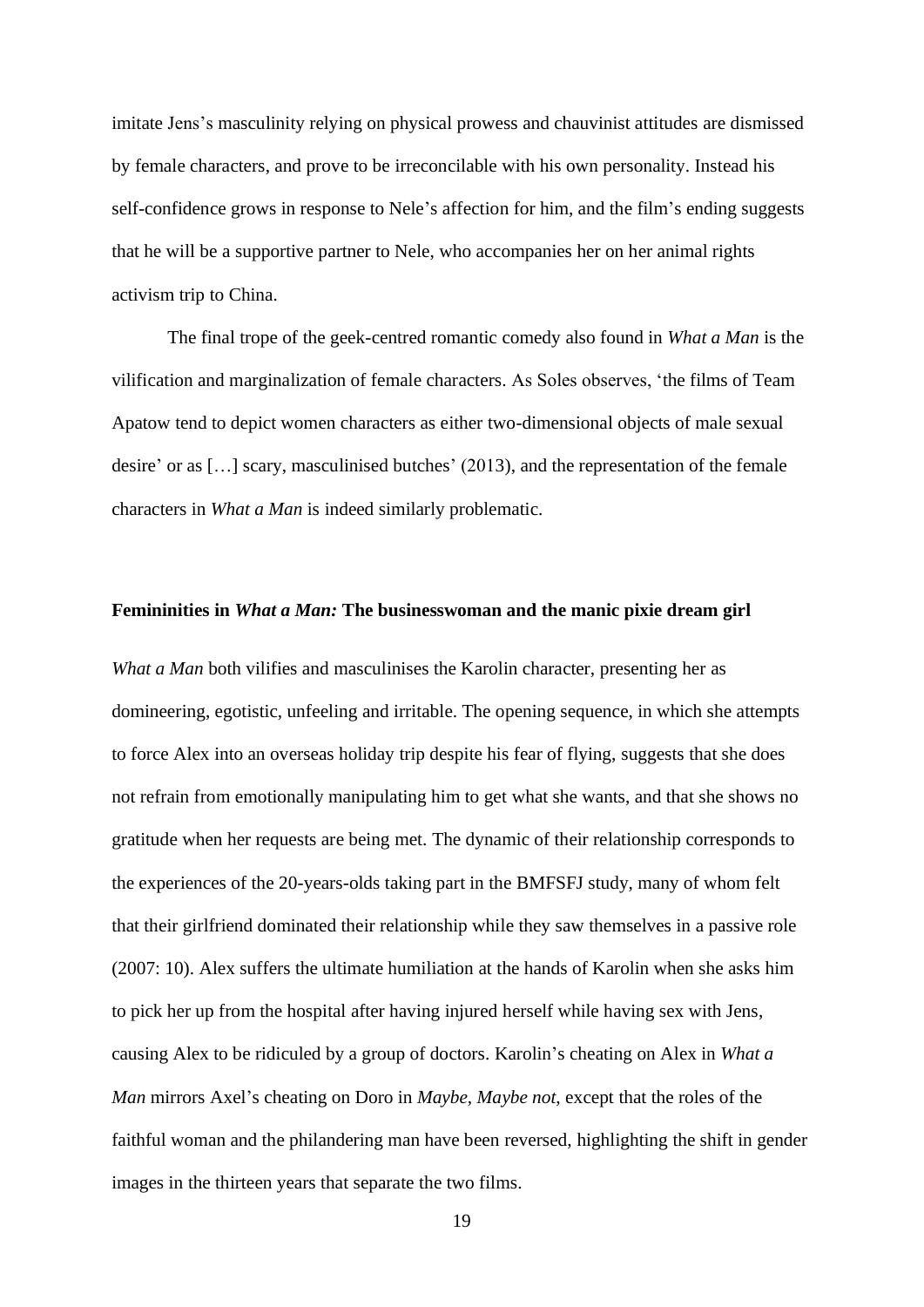Karolin reflects the anxieties of young men regarding romantic relationships and gender roles: she is not so much a three-dimensional character as she is the personification of young men's fears and stereotypes relating to women of their own age. The BMFSFJ study revealed that a common female stereotype named by men with a lower or intermediate level of education is that of the 'Businessfrau', or 'businesswoman': an educated woman who has the ambition to succeed in formerly male-dominated lines of work, for example as a politician, manager, sports journalist or talk show host (2007: 36). These women are seen to 'act "masculine", they have to be strong, brave, confident, strong-willed and tough' (BMFSFJ 2007: 36). Counteracting traditional female roles, they are perceived as a threat: the men feel inferior to them in terms of their position in society and their eloquence (2007: 10). Although being a model – a profession associated with appearance and objectification rather than intellect or responsibility – Karolin is identified as a 'businesswoman' due to the central role of work in her life and her professional ambition. One of her first lines in the film is a complaint to Alex that she is 'so stressed with the campaign', and she rushes off to work before the couple have finished their breakfast. Through the character of Karolin, a completely independent, callous woman who dominates the kind and defenceless male protagonist, *What a Man* explores the 'diffuse fears' (2007: 40) of young men regarding gender equality revealed by the BMFSFJ study, evidenced in their 'concern that their selfimage and the (power) relations between genders 'spirals out of control' due to an "extreme drive for emancipation"' (BMFSFJ 2007: 40).

The Karolin character can thus be seen as a 'postromance' element within the otherwise romantically minded *What a Man*, representing the shift in women's attitudes brought about by second wave feminism, which are held responsible for the rise of the 'singles society': Karolin is unwilling to sacrifice her independence and self-realization for a romantic relationship; she is indentified as 'narcissistic, egoistic [and] unsocial' (Abel 2010: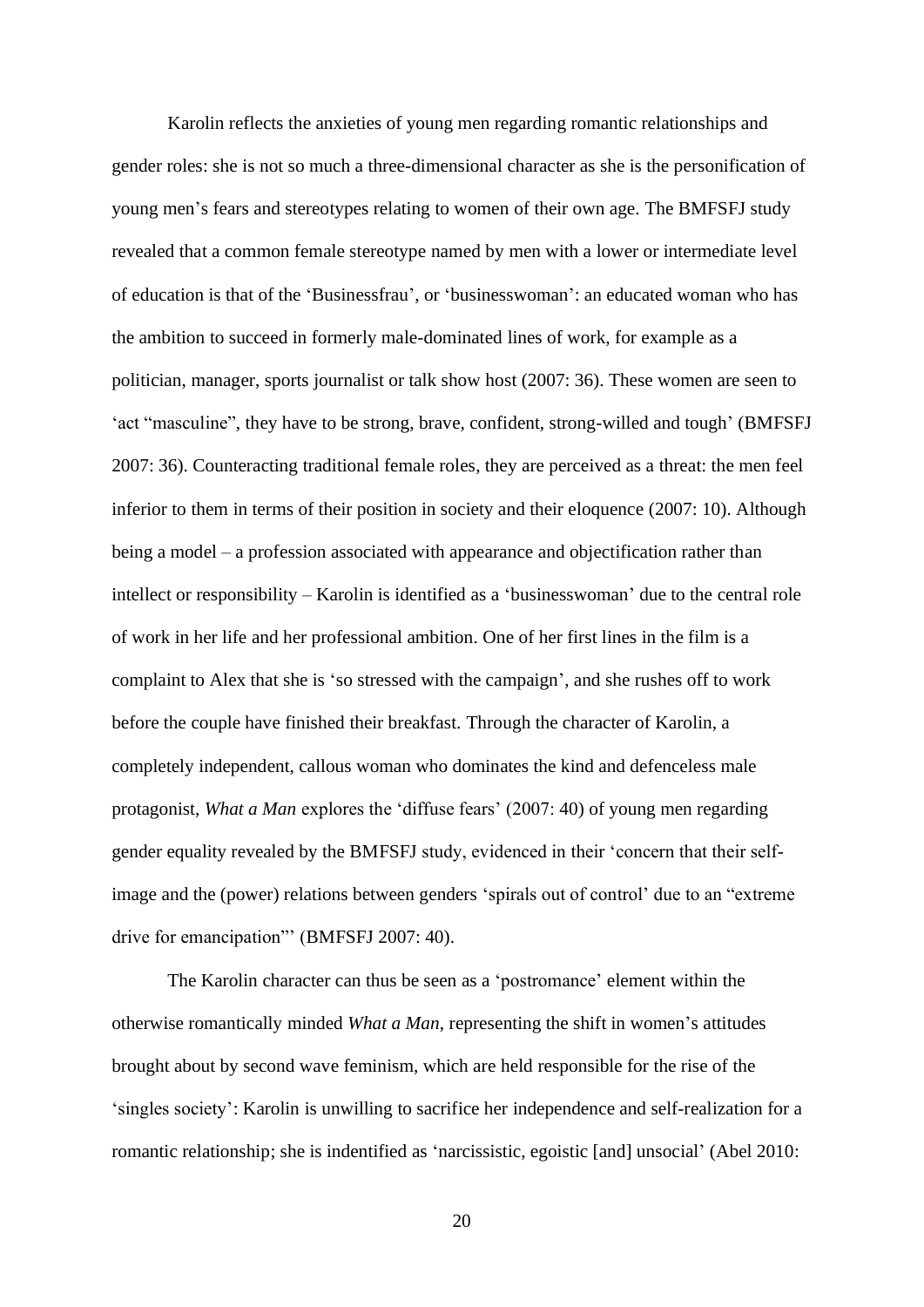79), thus embodying precisely those characteristics commonly attributed to singles. While the exaggerated and caricatured representation of Karolin can be partly explained as an element of the film-makers' strategy to generate humour – in that respect she resembles the Okke character, who is equally ridiculed – the character doubtlessly pays tribute to a conservative view of gender roles that vilifies women's growing financial and personal independence, suggesting that it is unsuitable for women to appropriate behaviour previously associated with men such as promiscuity and defining oneself via one's work.

Alex's childhood friend and new love interest Nele is a similarly problematic female character, in that she is largely reduced to her function as the protagonist's love interest, thereby once more resembling geek-centred films that 'usually [...] sell short their female leads as well' (Soles 2013). Nele is reminiscent of a type female of character found in a number of US romantic comedies in recent years: the 'manic pixie dream girl'. Film critic Nathan Rabin coined the term 'manic pixie dream girl' to describe Natalie Portman's and Kirsten Dunst's childishly cheerful characters in *Garden State* (Braff, 2004) and *Elizabethtown* (Crowe, 2005), respectively. Rabin writes that 'the manic pixie dream girl exists solely in the fevered imaginations of sensitive writer-directors to teach broodingly soulful young men to embrace life and its infinite mysteries and adventures' (2007), suggesting that she is more of a narrative ploy than a fully rounded character. The term has since been adopted by scholars who analyse the gender politics that determine the representation of romantic relationships on film and television. Diane Negra and Yvonne Tasker for example point out that 'the manic pixie dream girl's "exuberance, vibrancy and light-hearted relation to life counterbalances a serious, burdened male protagonist"' (Negra and Tasker 2013: 351), and their sole concern in life appears to be a romantic relationship with said protagonist. Thus, the manic pixie dream girl is a problematic female lead since she is essentially a muse, whose only function it is to pull the male protagonist out of his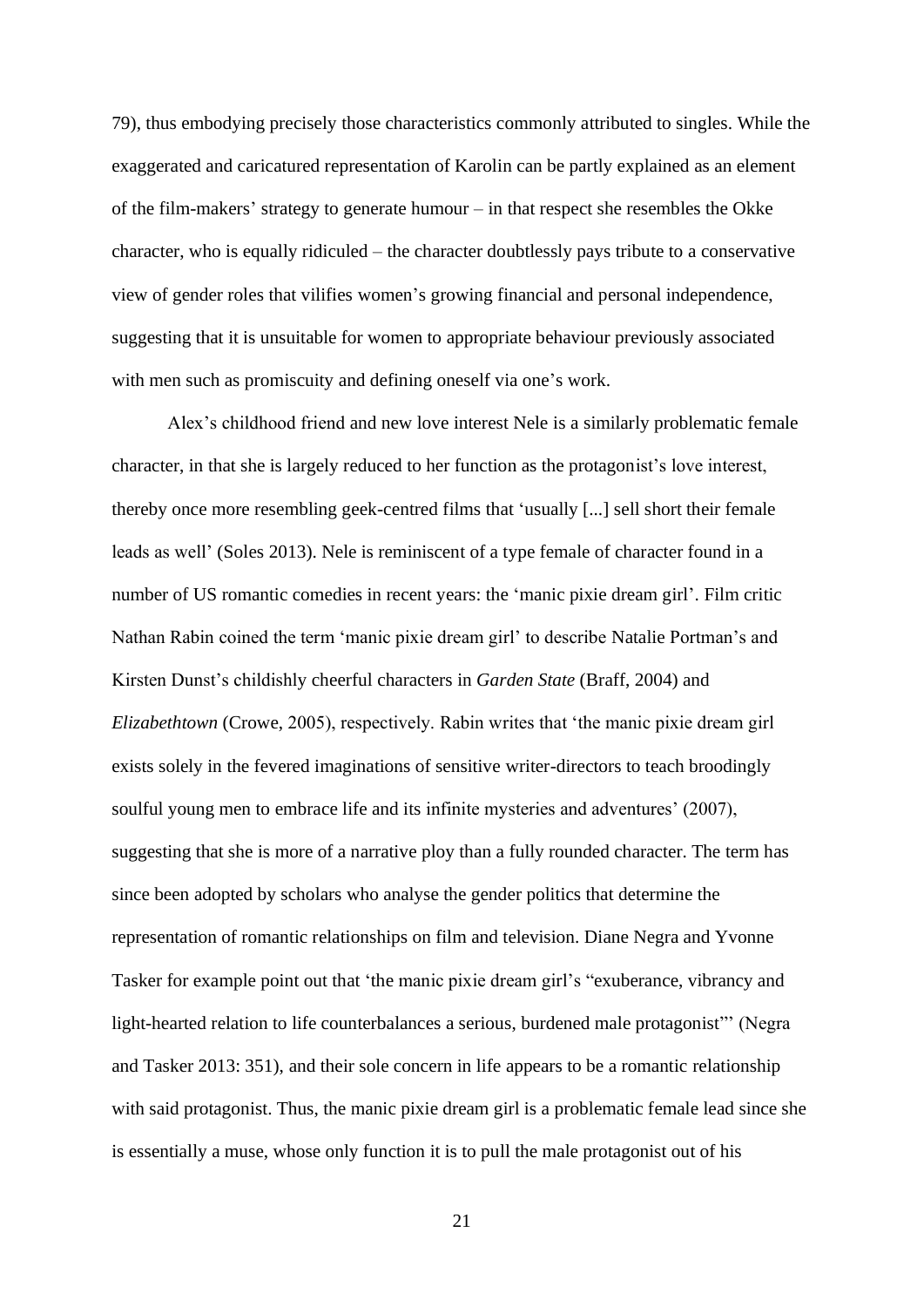existential crisis. She has few aspirations or interests of her own, and therefore fails to represent the realities of contemporary women's lives.

Nele, too, is largely reduced to her function as Alex's future partner, and her quirky and irreverent nature further identifies her as a manic pixie dream girl. She for example writes little notes addressed not only to Alex but also to herself, and she surprises the timid Alex by asking him to dance with her in the middle of a city square, rather than at the party they just left. Nele does have an occupation unrelated to her relationship with Alex, which is her participation in a panda rescue organization that she pursues with great passion and conviction. However, her involvement with the animal rights movement is more frequently played for laughs than presented as a worthwhile pursuit, for example, when Nele surprises a sleeping Alex in a full-body panda suit, or in a scene in which Alex first pursues a person in a panda costume through the streets and then addresses a group of animal rights activists rendered unrecognizable by their costumes. Also, upon being denied permission to go to China to take part in an animal rights protest because this might be dangerous, Nele asks: 'What could possibly be dangerous about that?'. This suggests her naivety about a project she is supposedly interested and invested in, and presents her less as a sensible adult, and more like a wide-eyed child. While the penultimate scene, which shows Nele on a plane to China, confirms her commitment to the animal rights movement, the focus of the scene is Alex's successful attempt to overcome his fear of flying to be able to declare his love for Nele, demonstrating once more that the film's heavy focus on the male protagonist's journey of self-realization eclipses the agency of his female counterpart.

### **Conclusion**

*What a Man*'s focus on the romantic trials of young affluent urban professionals and its glossy Frankfurt setting is representative of director Matthias Schweighöfer's attempt to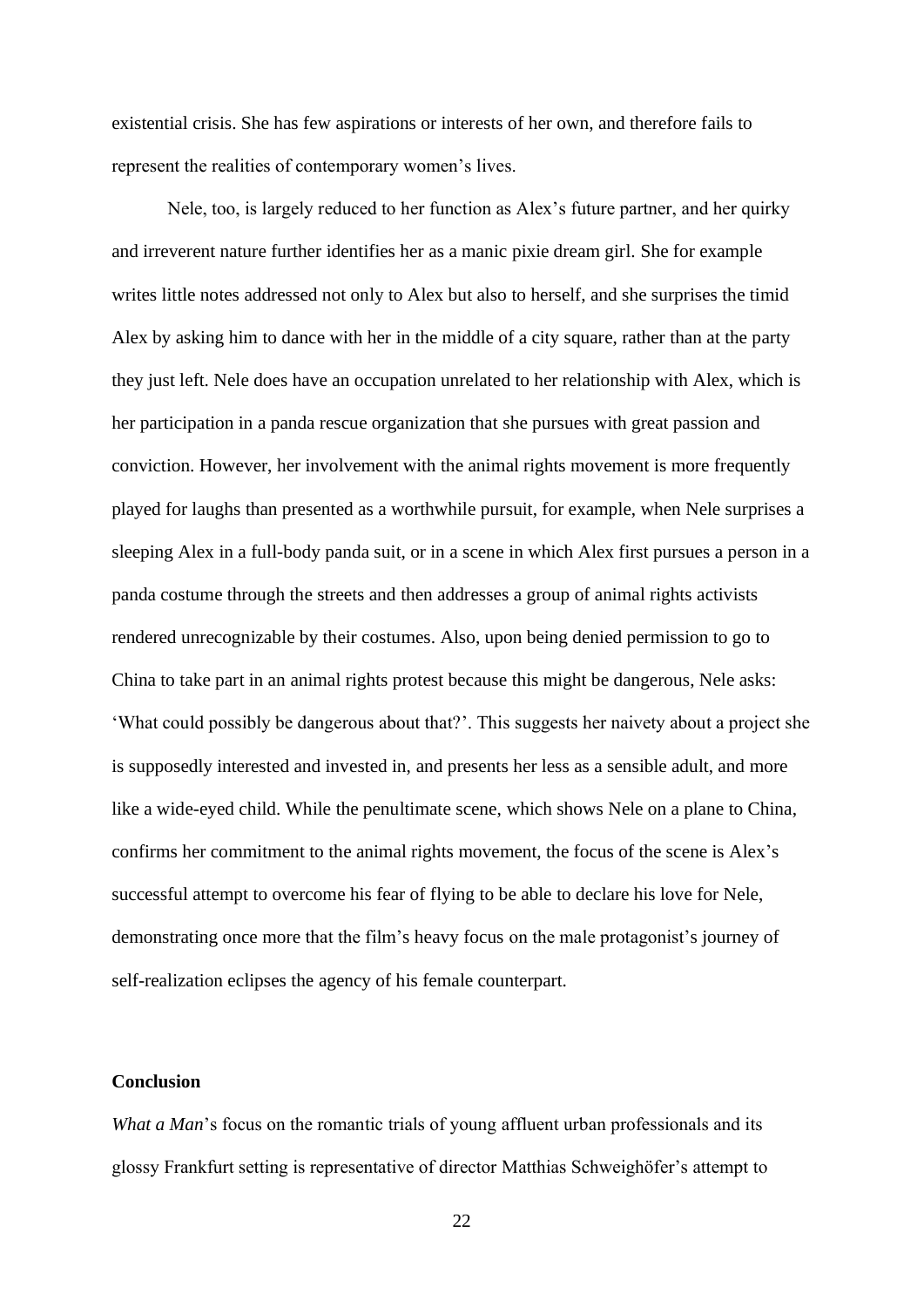largely eschew an engagement with current political or social issues and instead emulate Hollywood romantic comedies in terms of narrative and setting, with Frankfurt standing in for New York. The generous funding the film obtained demonstrates German cinema's heavy dependence on support by regional and national funding bodies as the German box office continues to be dominated by US imports, as well as the increasingly commercial orientation of these funding bodies, testifying to the films' status as a product rather than a means of cultural expression in a competitive international marketplace.

*What a Man* shows that alongside the revival of German cinema in the 2000s that produced films of international interest, highly conventional relationship comedies typical of 1990s German film continue to be made, generating the highest box office takings of indigenous films in Germany and proving that films that dissect heterosexual romantic relationships and gender roles still resonate with German audiences.

Like its predecessors from a decade earlier, *What a Man* reproduces gender images dominant in German society rather than counteracting or deconstructing them. However, in doing so, the film indicates changes in masculine identities and self-image through its insecure, self-effacing protagonist, who is a far cry from the male chauvinists of 1990s relationship comedies epitomized by Til Schweiger's characters in films such as *Maybe, Maybe not*. *What a Man*'s protagonist, uncertain about his masculine role and occupying a 'feminine' profession, and his experience of being dominated by his partner rather than being required to provide for her, reflect the erosion of traditional male role models, which has also caused considerable insecurity among young German men. Regardless of whether the idea of a crisis in masculinity accurately describes the social changes that have led to a shift in gender roles, these changes unquestionably require men to reconsider their self-image and role in relationships and society.

*What a Man* incorporates elements of both the German postromance and the US geek-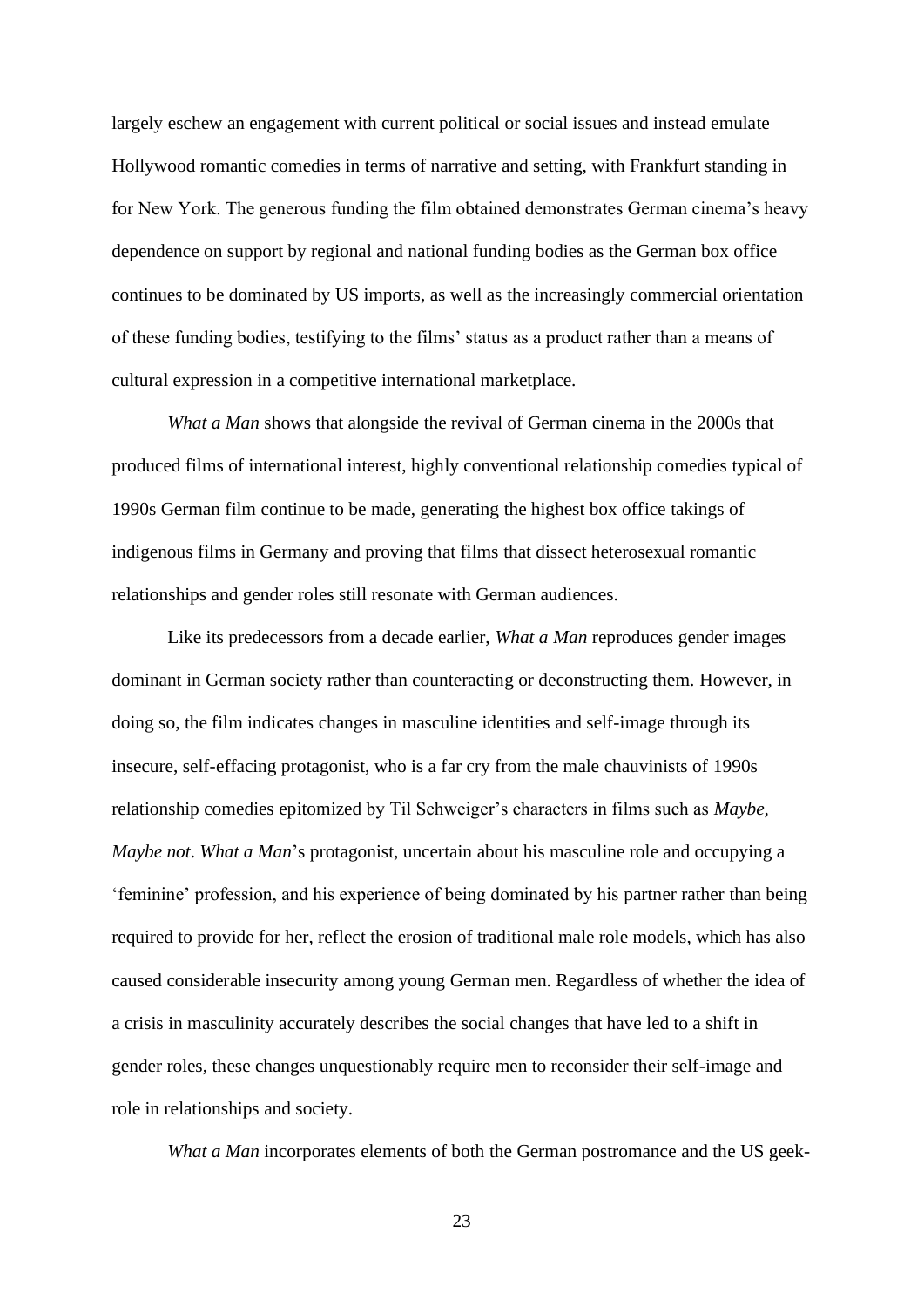centred romantic comedy, two recent strands of films exploring the ways in which changing gender images affect heterosexual romantic relationships. The critical outlook on romantic relationships associated with the postromance has seeped into recent German romantic comedies such as *What a Man* and *Rabbit Without Ears*, which otherwise elide any social conflict and thereby emulate the 1990s consensus film-making. Unlike the protagonist of the consensus comedy *Maybe, Maybe not*, but akin to the chauvinistic male lead of *Rabbit Without Ears, What a Man*'s Alex is forced to reflect on and adjust his understanding of masculinity in view of an increasing female equality and independence.

While many US geek-centred comedies feature insecure, weak males only to reinstate male dominance in the course of the film, *What a Man* does not use the tropes of the bromance and the geek-jock rivalry associated with this sub-genre to propagate sexist values and validate the geek protagonist's behaviour. Instead, the chauvinist and hollow masculinities represented by Alex's best friend Okke and his jockish rival Jens, while initially admired by the protagonist, are quickly ridiculed and exposed for being sexist and inauthentic.

The film's representation of the female characters is more problematic: *What a Man* is complicit in the vilification and marginalization of female characters affecting the geekcentred romantic comedies, thereby further underlining the male screenwriters' and director's uncertainties regarding appropriate gender roles as they failed to couple their insecure male protagonist with independent and confident, but sympathetic women characters. The negative representation of the emotionally and financially independent Karolin, which corresponds to female stereotypes named by the young men questioned by the BMFSFJ study suggests that the film adequately reflects the attitudes of contemporary German men in their 20s who, rather than perceiving women as equals and meeting them at eye level, feel threatened by women of their own age whom they perceive to be overly confident and dominant.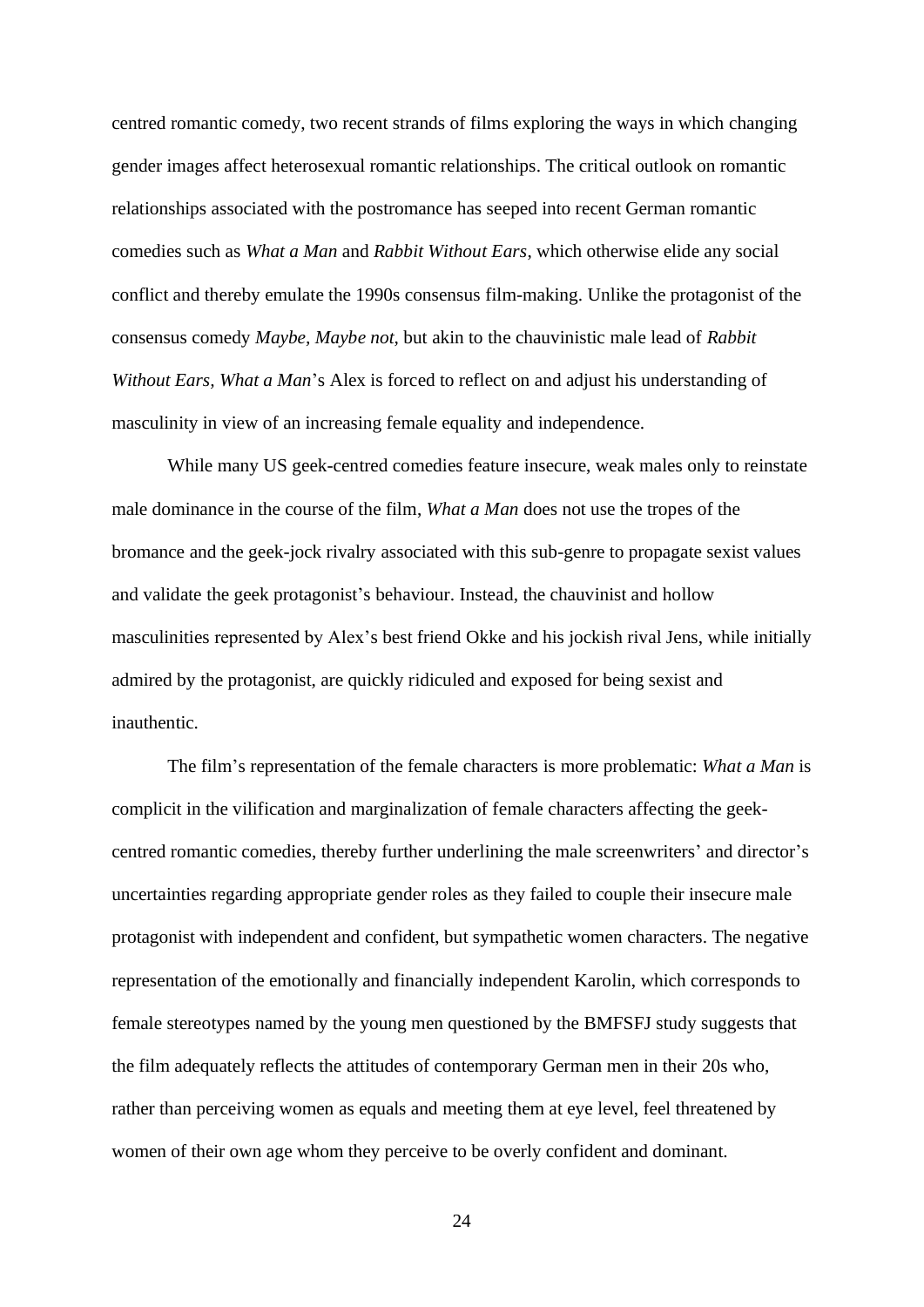The character of Nele bears witness to the efforts of Schweighöfer to emulate the successful formula of US indie comedies such as *Garden State*, which include a childish and quirky but lovable female character. Like in *Garden State*, and in contrast to some of the female-centred German relationship comedies of the 1990s, in *What a Man*, with its strong focus on men's problems and process of identity formation, the agency and voice of the female protagonist fall by the wayside. A 'manic pixie dream girl', Nele's primary function in the narrative is to help Alex out of his masculinity crisis and boost his self-esteem. Thus, while *What a Man* offers an interesting exploration of the male psyche, this comes at the expense of three-dimensional, independent female characters that capture the experiences, aspirations and struggles of young women in Germany today.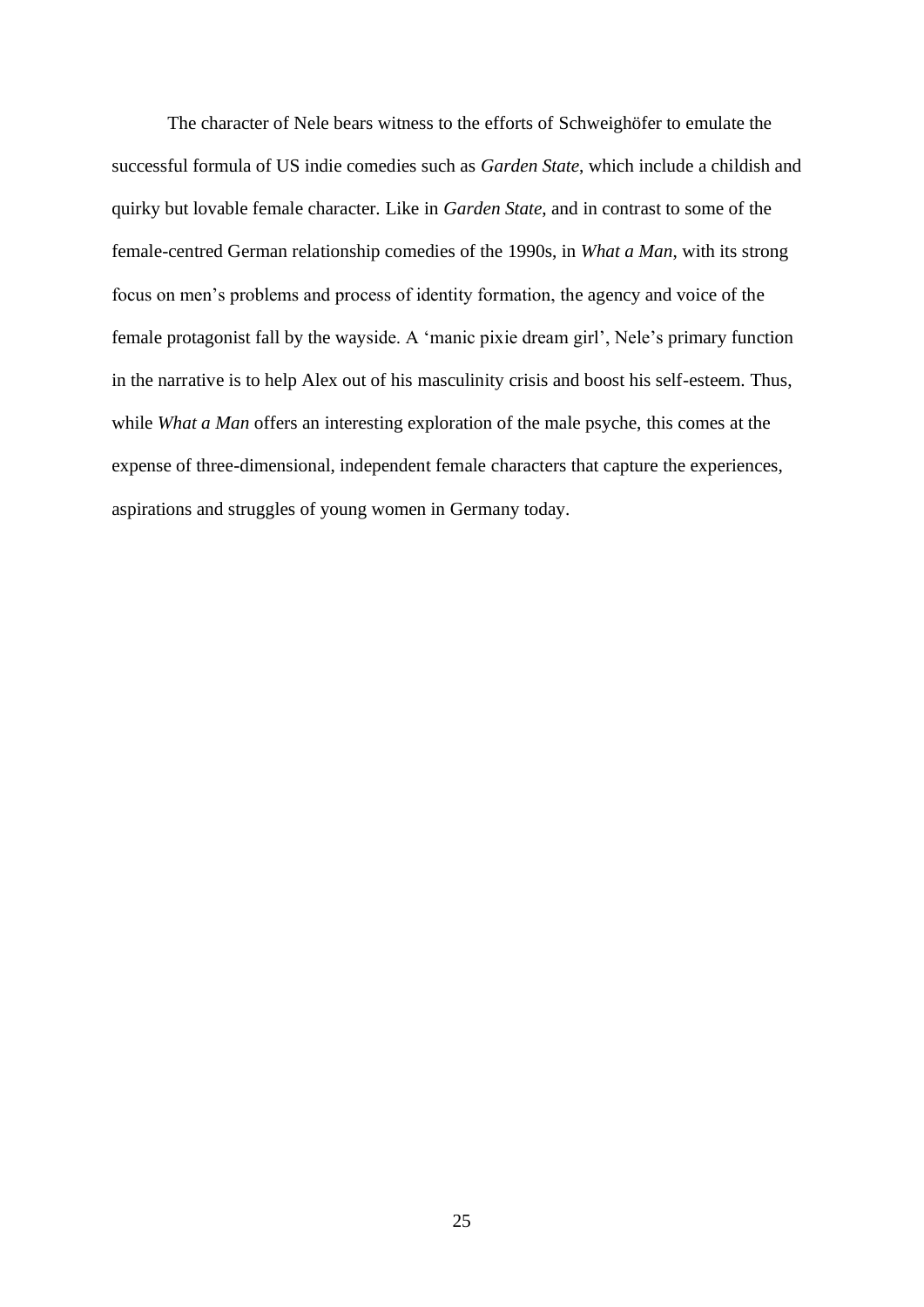### **References**

Abel, Marco (2010), 'Failing to connect: Itinerations of desire in Oskar Roehler's postromance films', *New German Critique*, 37:1, pp. 75–98.

Allmendinger, Jutta (2008), *Frauen auf dem Sprung. Die Brigitte Studie 2008/*'Women on the move. The Brigitte study 2008, Hamburg: Gruner + Jahr.

Apatow, Judd (2007), *Knocked Up*, Santa Monica: Apatow Productions.

\_\_\_\_ (2005), *The 40 Year-Old Virgin*, Santa Monica: Apatow Productions.

Ascheid, Anke (2013), 'The romantic comedy and its Other: Representations of romance in German cinema since 1990', in Jaimey Fisher (ed.), *Generic Histories of German Cinema*, *Genre and Its Deviations*, Rochester, NY and Woolbridge: Camden House, pp. 243–60.

Bates, Ülkü Ü., Denmark, Florence L., Helly, Dorothy O., Hune, Shirley, Lees, Susan H., Mascia-Lees, Frances E., Pomeroy, Sarah B. and Somerville, Carolyn M. (2005), *Women's Realities, Women's Choices. An Introduction to Women's Studies*, New York, etc.: Oxford University Press.

Becker, Wolfgang (2003), *Good Bye, Lenin!*, Berlin: X Filme Creative Pool.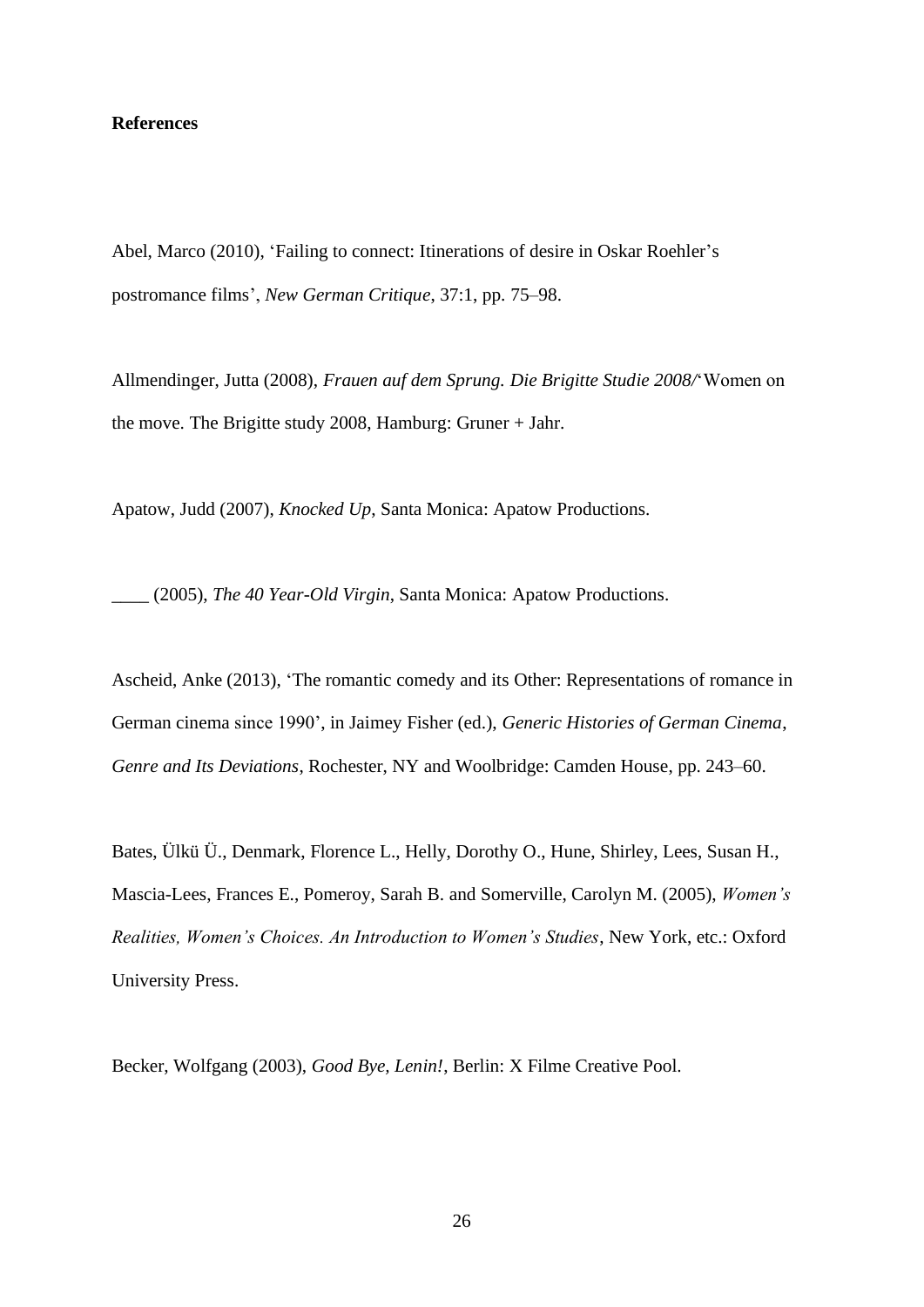*Berlin, Berlin* (2002–2005), Hamburg*:* Norddeutscher Rundfunk (NDR), Studio Hamburg Filmproduktion, Degeto Film for Arbeitsgemeinschaft der öffentlich-rechtlichen Rundfunkanstalten der Bundesrepublik Deutschland (ARD)).

Bock, Hans-Michael and Bergfelder, Tim (2009), *The Concise Cinegraph. Encyclopaedia of German Cinema*, Oxford: Berghahn Books.

Braff, Zach (2004), *Garden State*, Los Angeles: Camelot Pictures, Jersey Films, Double Feature Films, Large's Ark Productions.

Brockmann, Stephen (2010), *A Critical History of German Film*, Rochester: Camden House.

Buck, Detlef (1996), *Männerpension/Jailbirds*, Berlin: Boje Buck Produktion, Westdeutscher Rundfunk (WDR).

Bundesministerium für Familie, Senioren, Frauen und Jugend (BMFSFJ) (2005), 'Gender Datenreport. Bildung, Ausbildung und Weiterbildung'/Federal Ministry of Family Affairs, Senior Citizens, Women and Youth (BMFSFJ) (2005), 'Gender data report. Education, training and development', [http://www.bmfsfj.de/doku/Publikationen/genderreport/1-](http://www.bmfsfj.de/doku/Publikationen/genderreport/1-Bildung-ausbildung-und-weiterbildung/1-4-Schulische-bildung/1-4-4-lehrkraefte.html) [Bildung-ausbildung-und-weiterbildung/1-4-Schulische-bildung/1-4-4-lehrkraefte.html.](http://www.bmfsfj.de/doku/Publikationen/genderreport/1-Bildung-ausbildung-und-weiterbildung/1-4-Schulische-bildung/1-4-4-lehrkraefte.html) Accessed 9 December 2013.

\_\_\_\_ (2007), '20-jährige Männer und Frauen heute. Lebensentwürfe, Rollenbilder, Einstellungen zur Gleichstellung. Eine qualitative Untersuchung von Sinus Sociovision für das Bundesministerium für Familie, Senioren, Frauen und Jugend'/'20-year old men and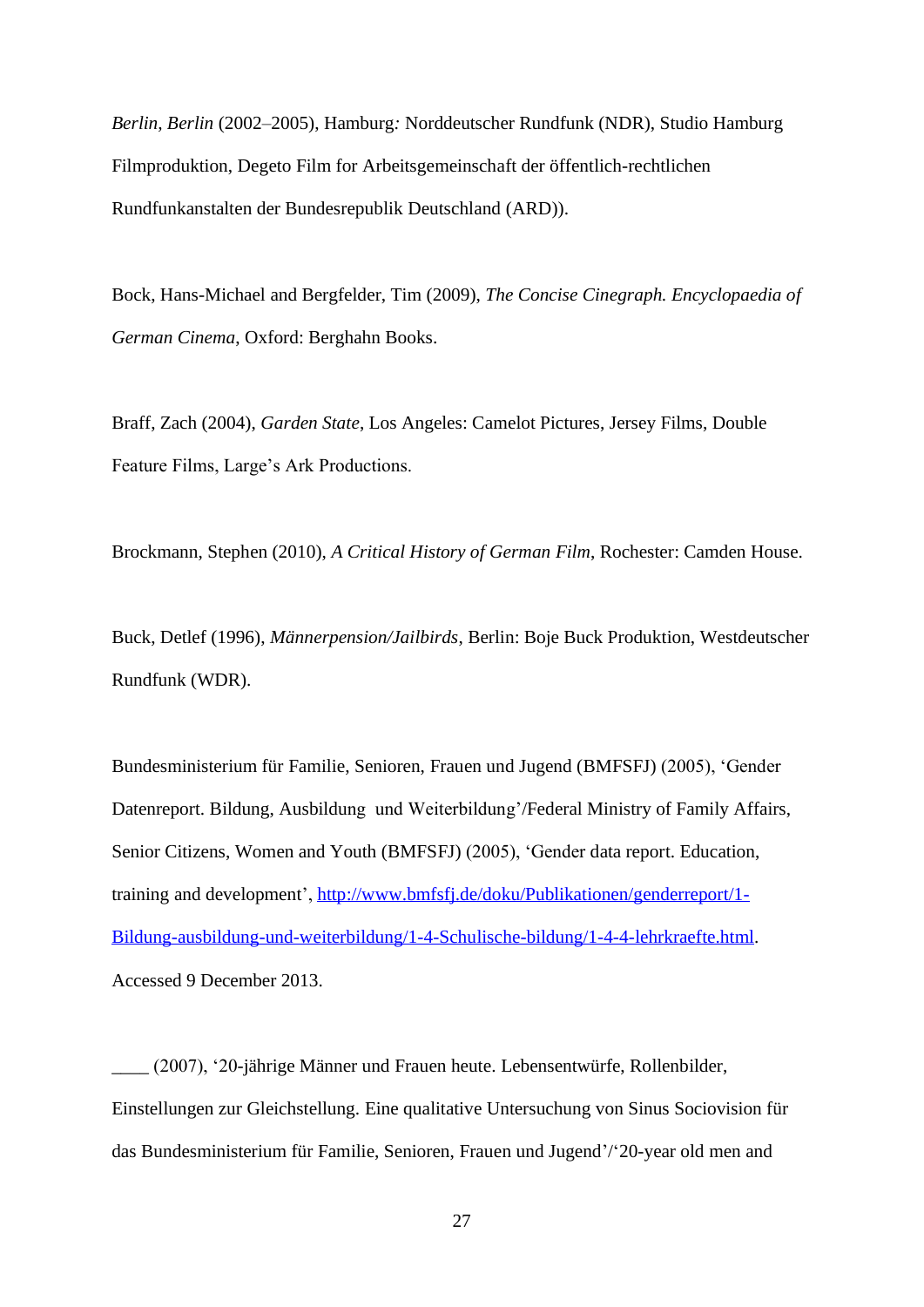women today. Life plans, gender images, opinions on equality. A qualitative study by Sinus Sociovision for the Federal Ministry of Family Affairs, Senior Citizens, Women and Youth', [http://www.bmfsfj.de/RedaktionBMFSFJ/Broschuerenstelle/Pdf-](http://www.bmfsfj.de/RedaktionBMFSFJ/Broschuerenstelle/Pdf-Anlagen/sinus,property=pdf,bereich=,sprache=de,rwb=true.pdf)

[Anlagen/sinus,property=pdf,bereich=,sprache=de,rwb=true.pdf.](http://www.bmfsfj.de/RedaktionBMFSFJ/Broschuerenstelle/Pdf-Anlagen/sinus,property=pdf,bereich=,sprache=de,rwb=true.pdf) Accessed 9 December 2013.

Coleman, Aaron (2012), 'The pitfalls of playing butch in "What a Man"', [http://www.backstage.com/review/movie/pitfalls-playing-butch-what-man-review/.](http://www.backstage.com/review/movie/pitfalls-playing-butch-what-man-review/) Accessed 9 December 2013.

Cooke, Paul (2012), *Contemporary German Cinema*, Manchester: Manchester University Press.

Copsey, Dickson (2006), 'Women amongst women: The new German comedy and the failed romance', in David Clarke (ed.), *German Cinema since Unification*, London and New York: Continuum, pp. 181–206.

Crowe, Cameron (2005), *Elizabethtown*, Los Angeles: Paramount Pictures, Cruise/Wagner Productions, Vinyl Films, KMP Film Invest.

*Doctor's Diary* (2008–2011), Berlin: Polyphon Film-und Fernsehgesellschaft for RTL Deutschland.

Faludi, Susan (1999), *Stiffed. The Betrayal of Modern Man*, London: Chatto & Windus.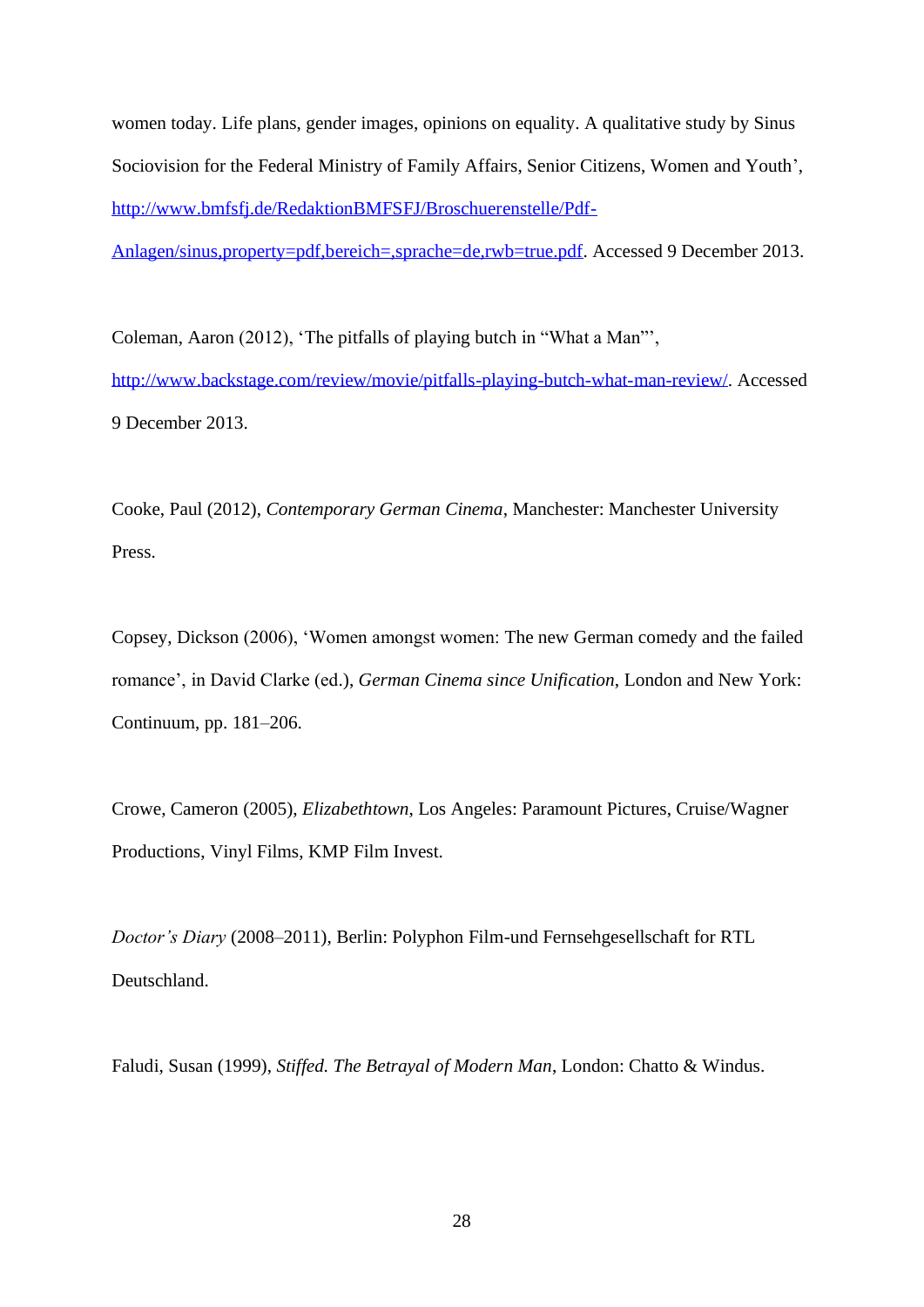Filmland Hessen (2010), 'HessenInvestFilm fördert "What a Man" und "Yoko"', [http://www.filmland-hessen.de/en/news.aspx?newsid=8b8054fb-99e3-49b4-b9a5-](http://www.filmland-hessen.de/en/news.aspx?newsid=8b8054fb-99e3-49b4-b9a5-83cf785de296) [83cf785de296.](http://www.filmland-hessen.de/en/news.aspx?newsid=8b8054fb-99e3-49b4-b9a5-83cf785de296) Accessed 9 December 2013.

Fliegner, Angelika (2010), 'Müttererwerbstätigkeit im Vergleich'/'Maternal employment in comparison', [https://www.uni](https://www.uni-muenster.de/NiederlandeNet/nlwissen/soziales/vertiefung/erwerb/entwicklung.html)[muenster.de/NiederlandeNet/nlwissen/soziales/vertiefung/erwerb/entwicklung.html.](https://www.uni-muenster.de/NiederlandeNet/nlwissen/soziales/vertiefung/erwerb/entwicklung.html) Accessed 9 December 2013.

Frankfurter Allgemeine Zeitung (FAZ) (2013), 'Hessen als Filmkulisse. "Frankfurt noch nicht so abfotografiert"'/'Hesse as film setting. "Frankfurt hasn't been photographed that often" ', [http://www.faz.net/aktuell/rhein-main/hessen-als-filmkulisse-frankfurt-noch-nicht](http://www.faz.net/aktuell/rhein-main/hessen-als-filmkulisse-frankfurt-noch-nicht-so-abfotografiert-12598088.html)[so-abfotografiert-12598088.html.](http://www.faz.net/aktuell/rhein-main/hessen-als-filmkulisse-frankfurt-noch-nicht-so-abfotografiert-12598088.html) Accessed 9 December 2013.

Freko, Christina (2011), '"What a Man" Filmkritik'/"What a Man" Review', [http://www.moviejones.de/kritiken/kritik-what-a-man\\_1513.html.](http://www.moviejones.de/kritiken/kritik-what-a-man_1513.html) Accessed 9 December 2013.

Füchtjohann, Jan (2011), 'Daunenfedern im Gegenlicht'/'Duck feathers in backlight', [http://www.sueddeutsche.de/kultur/im-kino-kokowaeaeh-daunenfedern-im-gegenlicht-](http://www.sueddeutsche.de/kultur/im-kino-kokowaeaeh-daunenfedern-im-gegenlicht-1.1056300)[1.1056300.](http://www.sueddeutsche.de/kultur/im-kino-kokowaeaeh-daunenfedern-im-gegenlicht-1.1056300) Accessed 9 December 2013.

Hake, Sabine (2013), *German National Cinema*, 2nd ed., London, etc.: Routledge.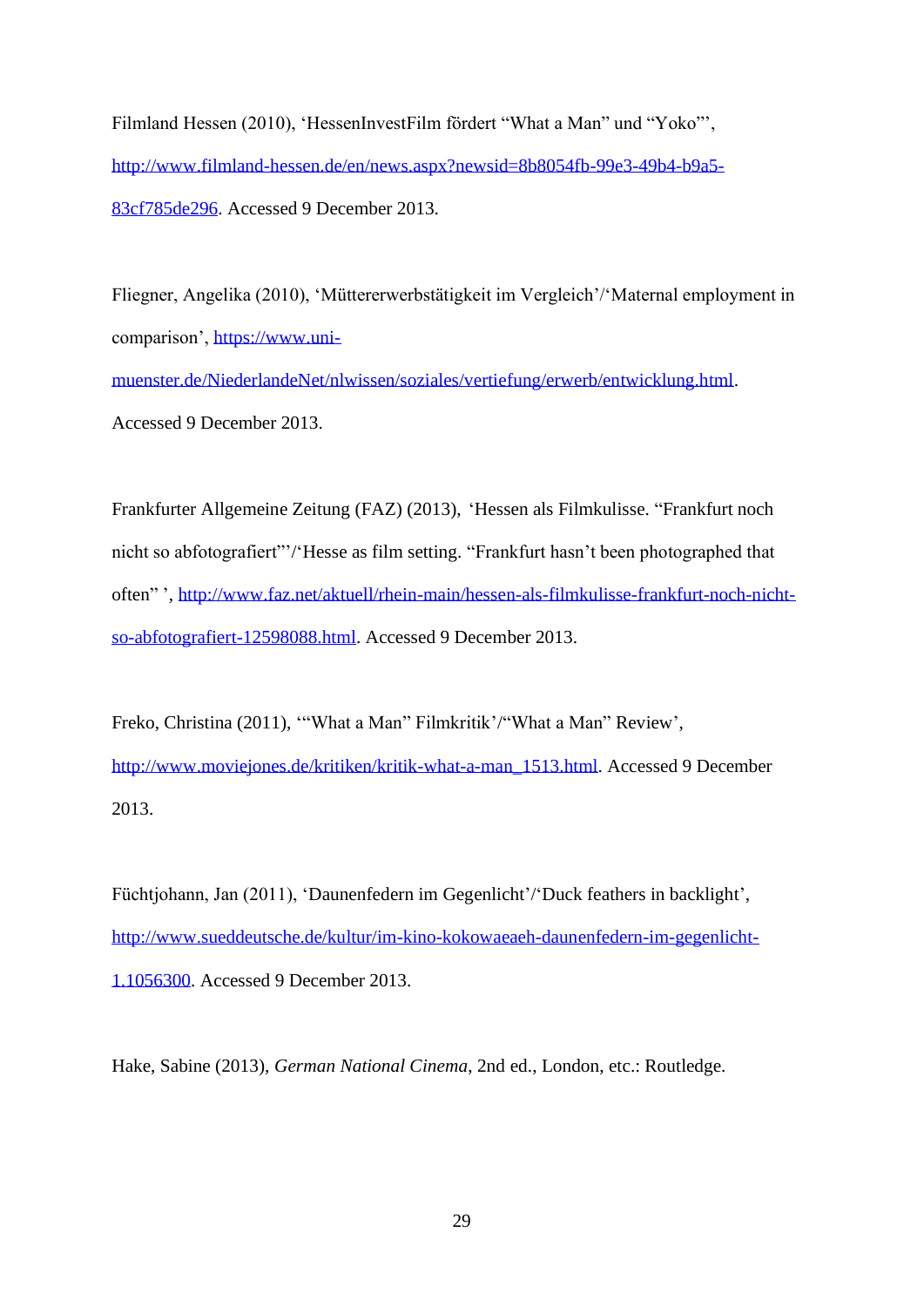Halle, Randall (2000), '"Happy Ends" to crises of heterosexual desire: Toward a social psychology of recent German comedies', *Camera Obscura*, 15:2, pp. 1–39.

Henckel von Donnersmarck, Florian (2006), *Das Leben der Anderen/The Lives of Others*, Munich: Wiedemann & Berg Filmproduktion.

Hirschbiegel, Oliver (2004), *Der Untergang/Downfall*, Munich: Constantin Film Produktion.

Hollstein, Walter (2012), 'Mannsbilder. Apuz. Aus Politik und Zeitgeschichte 40'/'Images of masculinity. Apuz. On politics and contemporary history 40', [http://www.bpb.de/apuz/144849/vom-singular-zum-plural-maennlichkeit-im](http://www.bpb.de/apuz/144849/vom-singular-zum-plural-maennlichkeit-im-wandel?p=all%23footnode10-10)[wandel?p=all#footnode10-10.](http://www.bpb.de/apuz/144849/vom-singular-zum-plural-maennlichkeit-im-wandel?p=all%23footnode10-10) Accessed 9 December 2013.

Jeffers McDonald, Tamara (2007), *Romantic Comedy. Boy meets Girl meets Genre*, London: Wallflower Press.

Kaufmann, Rainer (1995), *Stadtgespräch/Talk of the Town*, Hamburg: Studio Hamburg Filmproduktion, Zweites Deutsches Fernsehen (ZDF).

Krutnik, Frank (1990), 'The faint aroma of performing seals: the "nervous" romance and the comedy of the sexes', *Velvet Light Trap*, 26, pp. 57–72.

Lewis, Jane (2006), *Children, Changing Families and Welfare States*, Cheltenham, etc.: Edward Elgar Publishing Limited.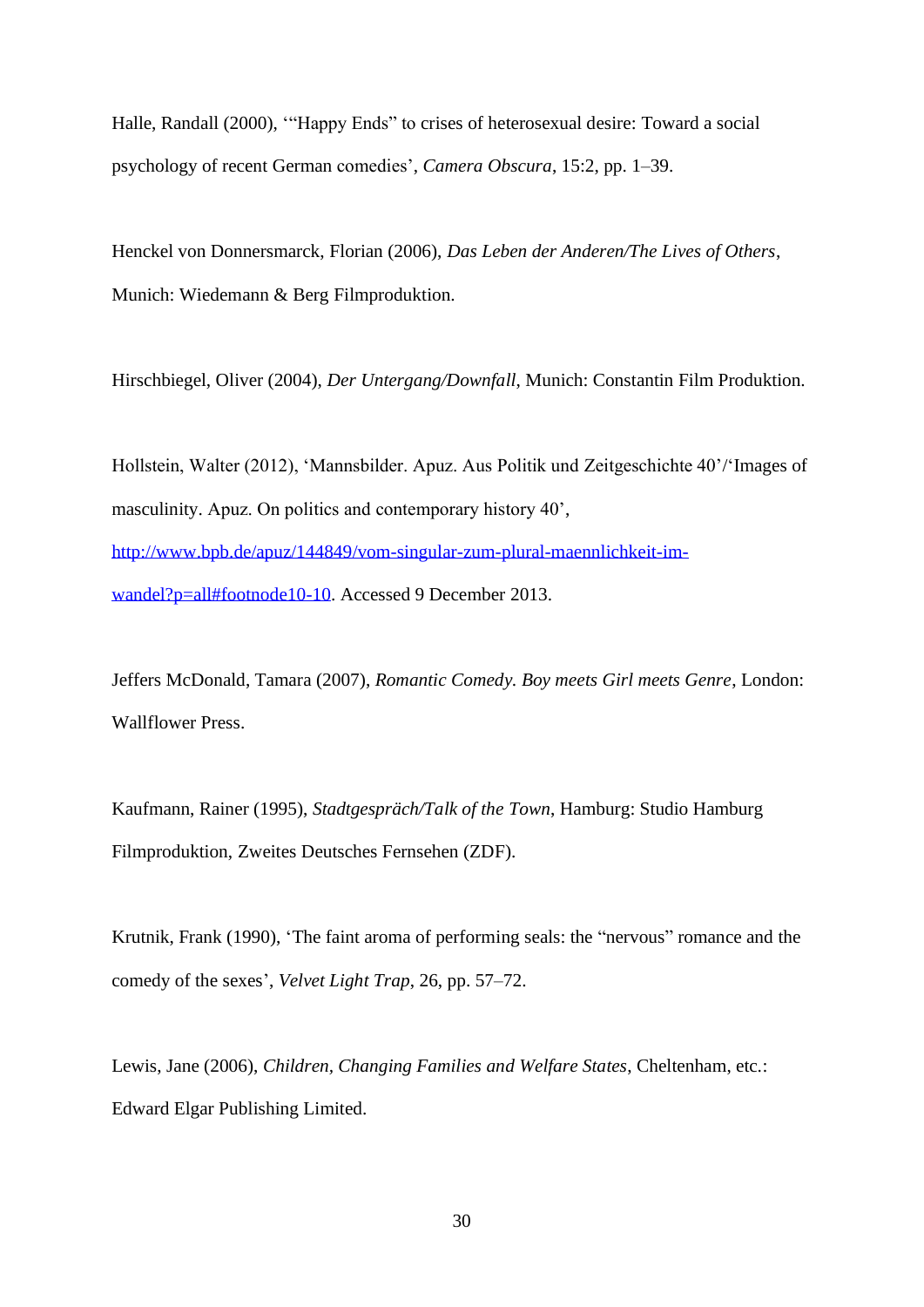Morgan, David (2006), 'The crisis in masculinity', in Kathy Davis, Mary Evans and Judith Lorber (eds), *Handbook of Gender and Women's Studies*, London, etc.: Sage, pp. 109–24.

Negra, Diane and Tasker, Yvonne (2013), 'Neoliberal frames and genres of inequality: Recession-era chick flicks and male-centred corporate melodrama', *European Journal of Cultural Studies*, 16:3, pp. 344–61.

Rabin, Nathan (2007), 'The Bataan death March of Whimsy Case File #1: Elizabethtown*. A.V.Club*', [http://www.avclub.com/article/the-bataan-death-march-of-whimsy-case-file-1](http://www.avclub.com/article/the-bataan-death-march-of-whimsy-case-file-1-emeli-15577) [emeli-15577.](http://www.avclub.com/article/the-bataan-death-march-of-whimsy-case-file-1-emeli-15577) Accessed 9 December 2013.

Rentschler, Eric (2000), 'From new German cinema to the post-wall cinema of consensus', in Mette Hjort and Scott Mackenzie (eds), *Cinema and Nation*, London: Routledge, pp. 260–77.

Rosendorff, Kathrin (2011), '"Ich habe hier immer tolle Zeiten". Interview with Matthias Schweighöfer', [http://www.fr-online.de/freizeittipps/matthias-schweighoefer--ich-habe-hier](http://www.fr-online.de/freizeittipps/matthias-schweighoefer--ich-habe-hier-immer-tolle-zeiten-,1474298,9600288.html)[immer-tolle-zeiten-,1474298,9600288.html.](http://www.fr-online.de/freizeittipps/matthias-schweighoefer--ich-habe-hier-immer-tolle-zeiten-,1474298,9600288.html) Accessed 9 December 2013.

Schweiger, Til (2005), *Barfuss/Barefoot*, Berlin: barefoot films GmbH, Mr. Brown Entertainment, Filmstiftung Nordrhein-Westfalen .

\_\_\_\_ (2007), *Keinohrhasen/Rabbit Without Ears*, Berlin: barefoot films GmbH.

\_\_\_\_ (2011), *Kokowääh*, Berlin: Béla Jarzyk Production, Sat.1, barefoot films GmbH.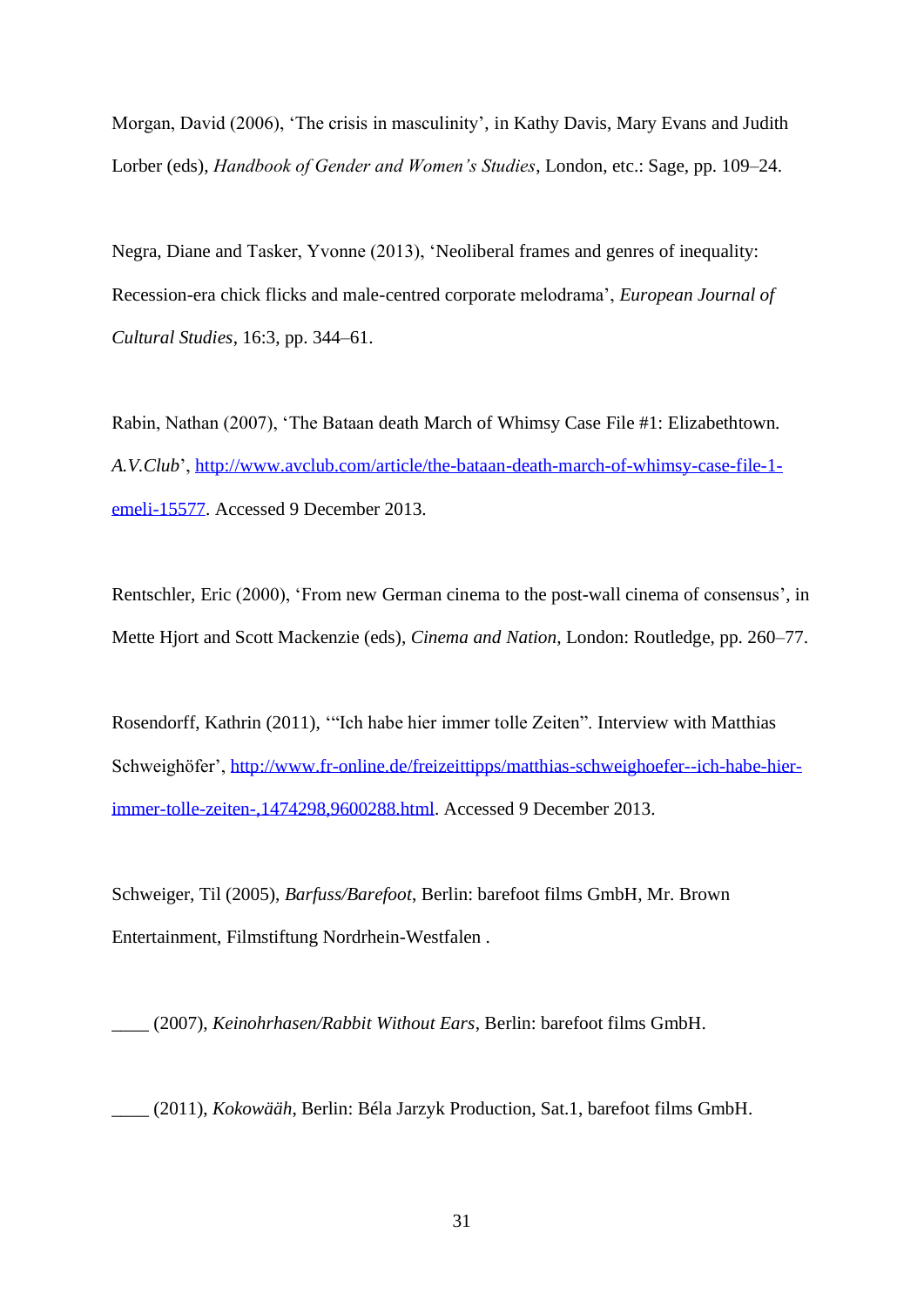\_\_\_\_ (2013), *Kokowääh 2*, Germany: barefoot films GmbH, Béla Jarzyk Production, Warner Bros. Film Productions Germany.

\_\_\_\_ (2009), *Zweiohrküken/Rabbit Without Ears 2*, Berlin: barefoot films GmbH.

Schweighöfer, Matthias (2011), *What a Man*, Frankfurt am Main: Pantaleon Films.

\_\_\_\_ (2013), *Frau Ella*, London/Frankfurt am Main: Cactus Films, Pantaleon Entertainment.

\_\_\_\_ (2013), *Schlussmacher/Break-Up Man*, Frankfurt am Main: Pantaleon Films.

Soles, Carter (2013), 'Team Apatow and the tropes of geek-centered romantic comedy', [http://brightlightsfilm.com/82/82-judd-apatow-geek-films-rom-com-analysis.php.](http://brightlightsfilm.com/82/82-judd-apatow-geek-films-rom-com-analysis.php) Accessed 8 July 2014.

Stoller, Nicholas (2008), *Forgetting Sarah Marshall*, Universal City: Universal Pictures.

Timm, Peter (1993), *Ein Mann für jede Tonart/A Man for Every Situation*, Berlin: Polyphon Film-und Fernsehgesellschaft.

Tipton, Frank B. (2003), *A History of Modern Germany Since 1815*, Berkeley and Los Angeles: University of California Press.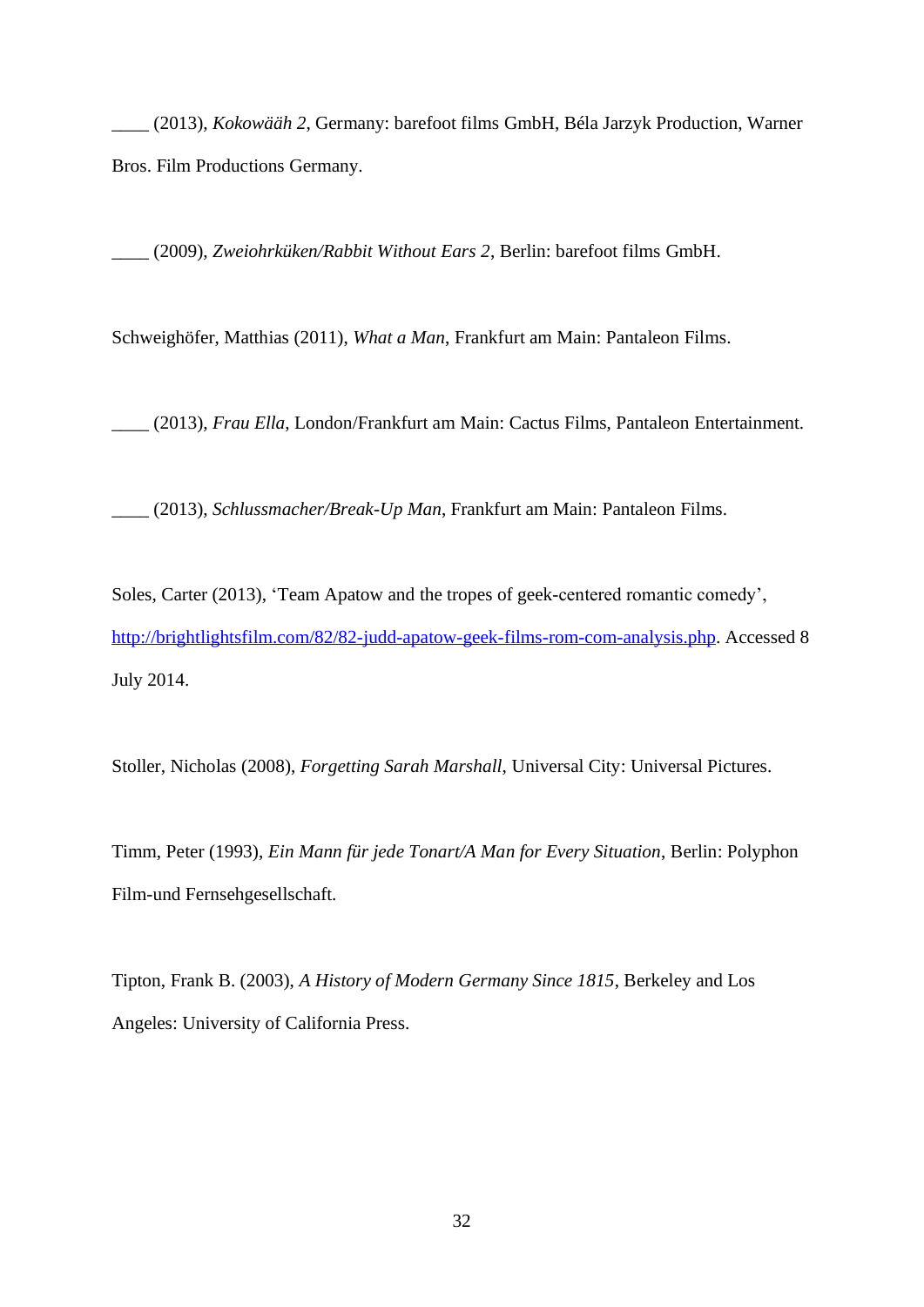von Garnier, Katja (1993), *Abgeschminkt!*/*Making Up!*, Munich: Arnold & Richter Cine Technik (ARRI), Bayerischer Rundfunk (BR), Hochschule für Fernsehen und Film München (HFF), Vela-X Filmproduktion.

von Wietersheim, Sharon (1996), *Workaholic*, Munich/Vienna: Tele München Fernseh Produktionsgesellschaft (TMG), Österreichischer Rundfunk (ORF).

Wortmann, Sönke (1994), *Der bewegte Mann/Maybe, Maybe not*, Munich: Neue Constantin Film, Olga Film GmbH, Westdeutscher Rundfunk (WDR).

\_\_\_\_ (1996), *Das Superweib/The Superwife*, Munich: Constantin Film Produktion.

Zander, Peter (2011), '"Ich bin kein Hengst, sondern ein Pony"',

[http://www.welt.de/kultur/kino/article13563480/Ich-bin-kein-Hengst-sondern-ein-Pony.html.](http://www.welt.de/kultur/kino/article13563480/Ich-bin-kein-Hengst-sondern-ein-Pony.html) Accessed 8 December 2014.

### **Contributor details**

Verena von Eicken has recently completed her Ph.D. at the University of York's Department of Theatre, Film and Television, where she also teaches. She researches contemporary German film (2000–2014 and ongoing), focusing on a new generation of actresses within the renascent German cinema of the last decade, investigating their performance style in relation to female performers in the history of German cinema, as well as analysing their films with respect to their representations of national identity and the position of women in post